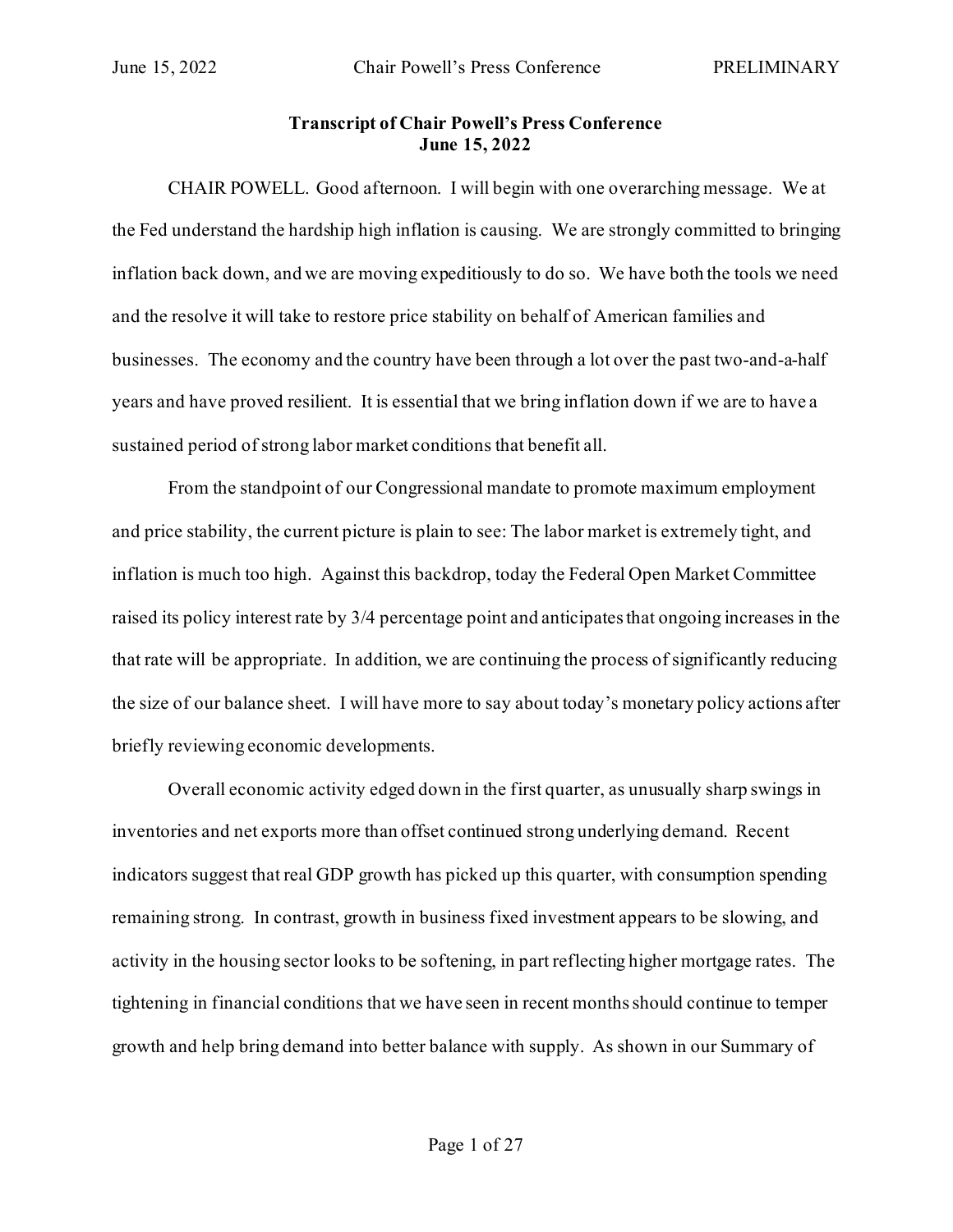Economic Projections, FOMC participants have marked down their projections for economic activity, with the median projection for real GDP growth running below 2 percent through 2024.

The labor market has remained extremely tight, with the unemployment rate near a 50 year low, job vacancies at historical highs, and wage growth elevated. Over the past three months, employment rose by an average of 408,000 jobs per month, down from the average pace seen earlier in the year but still robust. Improvements in labor market conditions have been widespread, including for workers at the lower end of the wage distribution as well as for African Americans and Hispanics. Labor demand is very strong, while labor supply remains subdued with the labor force participation rate little changed since January. FOMC participants expect supply and demand conditions in the labor market to come into better balance, easing the upward pressures on wages and prices. The median projection in the SEP for the unemployment rate rises somewhat over the next few years, moving from 3.7 percent at the end of this year to 4.1 percent in 2024, levels that are noticeably above the March projections.

Inflation remains well above our longer-run goal of 2 percent. Over the 12 months ending in April, total PCE prices rose 6.3 percent; excluding the volatile food and energy categories, core prices rose 4.9 percent. In May, the 12-month change in the Consumer Price Index came in above expectations at 8.6 percent, and the change in the core CPI was 6 percent. Aggregate demand is strong, supply constraints have been larger and longer lasting than anticipated, and price pressures have spread to a broad range of goods and services. The surge in prices of crude oil and other commodities that resulted from Russia's invasion of Ukraine is boosting prices for gasoline and food and is creating additional upward pressure on inflation. And COVID-related lockdowns in China are likely to exacerbate supply chain disruptions. FOMC participants have revised up their projections for inflation this year, particularly for total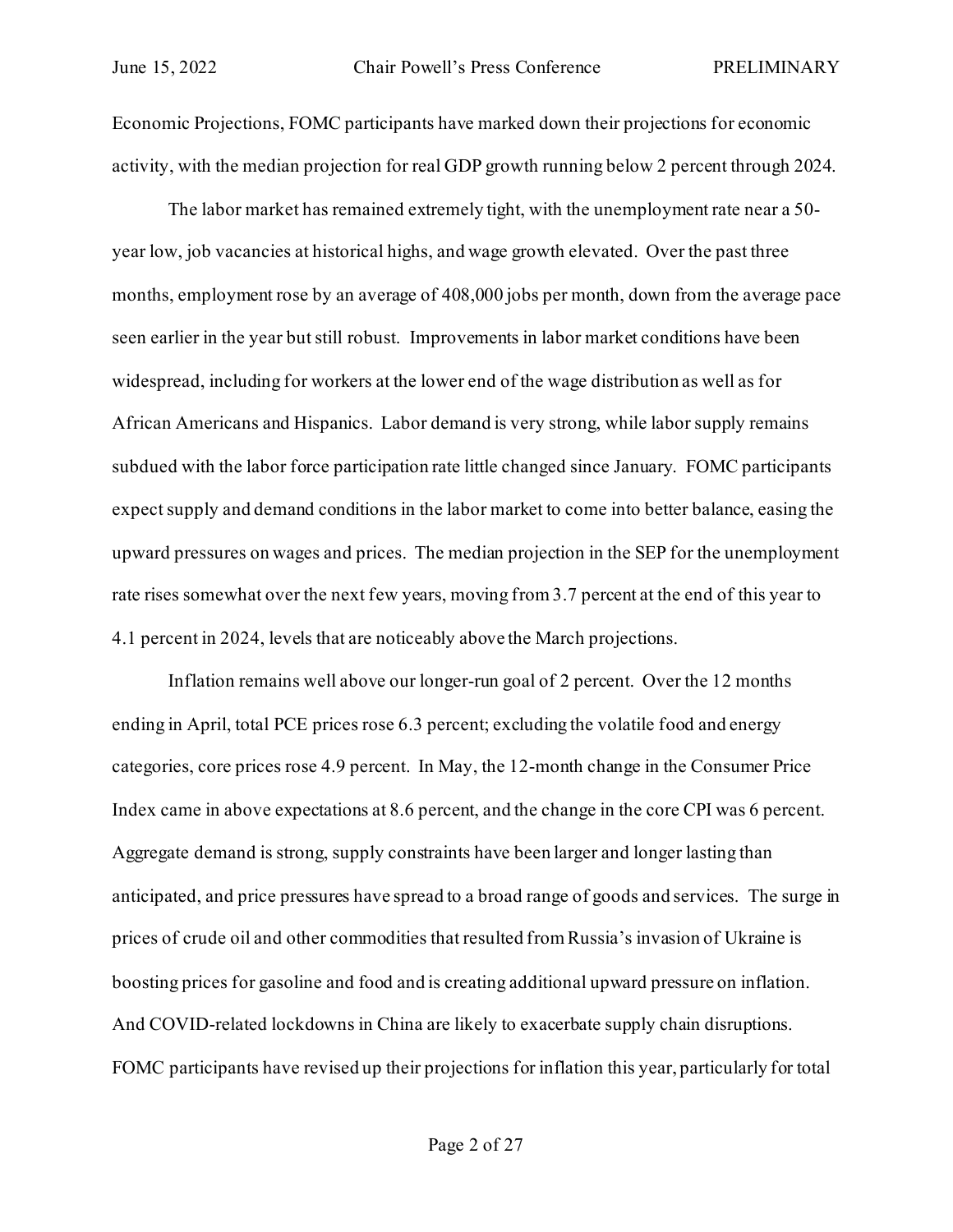PCE inflation given developments in food and energy prices. The median projection is 5.2 percent this year and falls to 2.6 percent next year and 2.2 percent in 2024; participants continue to see risks to inflation as weighted to the upside.

The Fed's monetary policy actions are guided by our mandate to promote maximum employment and stable prices for the American people. My colleagues and I are acutely aware that high inflation imposes significant hardship, especially on those least able to meet the higher costs of essentials like food, housing, and transportation. We are highly attentive to the risks high inflation poses to both sides of our mandate, and we are strongly committed to returning inflation to our 2 percent objective.

Against the backdrop of the rapidly evolving economic environment, our policy has been adapting, and it will continue to do so. At today's meeting the Committee raised the target range for the federal funds rate by 3/4 percentage point, resulting in a 1-1/2 percentage point increase in the target range so far this year. The Committee reiterated that it anticipates that ongoing increases in the target range will be appropriate. And we are continuing the process of significantly reducing the size of our balance sheet, which plays an important role in firming the stance of monetary policy.

Coming out of our last meeting in May, there was a broad sense on the Committee that a 1/2 percentage point increase in the target range should be considered at this meeting if economic and financial conditions evolved in line with expectations. We also stated that we were highly attentive to inflation risks and that we would be nimble in responding to incoming data and the evolving outlook. Since then, inflation has again surprised to the upside, some indicators of inflation expectations have risen, and projections for inflation this year have been revised up notably. In response to these developments, the Committee decided that a larger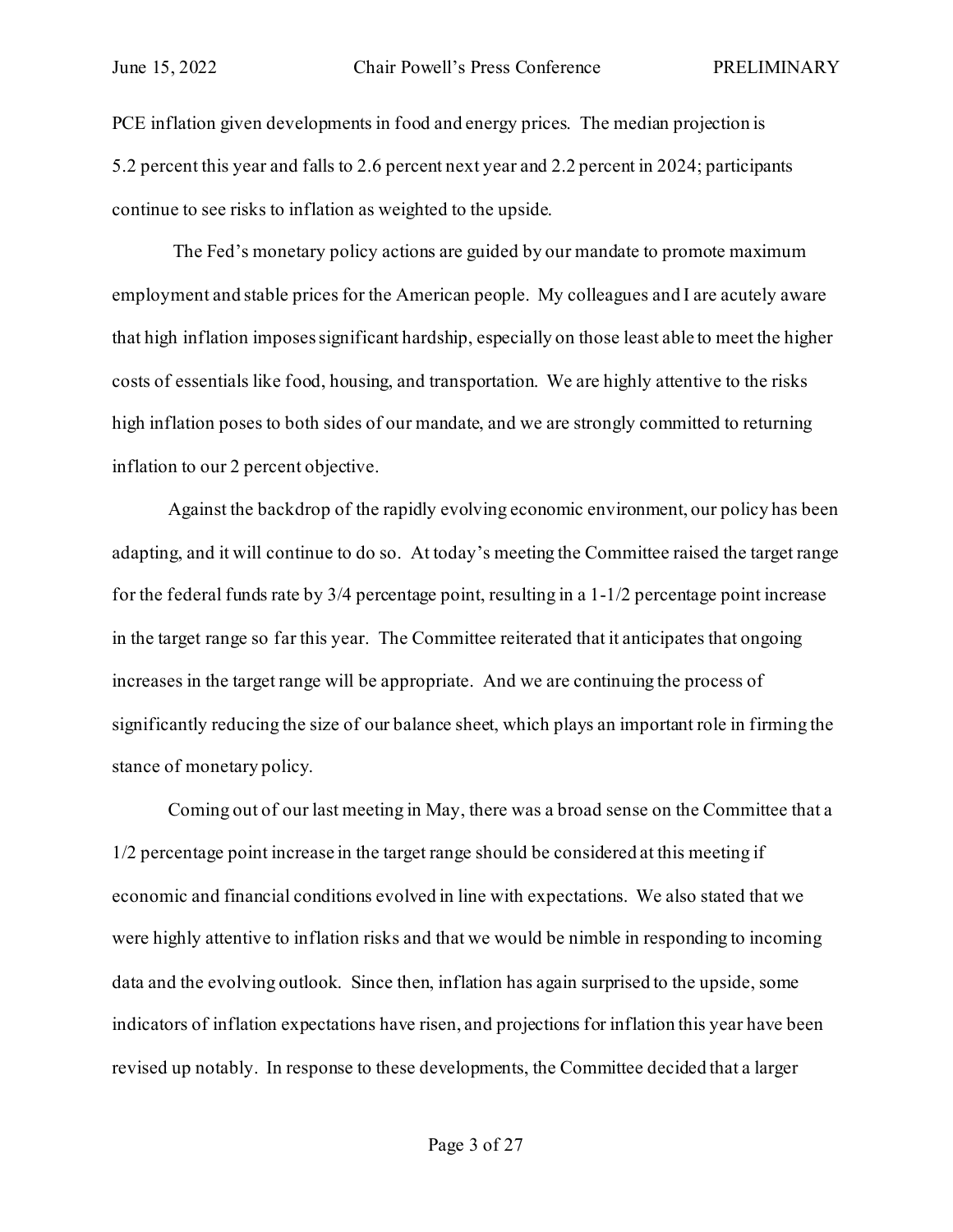increase in the target range was warranted at today's meeting. This continues our approach of expeditiously moving our policy rate up to more normal levels. And it will help ensure that longer-term inflation expectations remain well anchored at 2 percent.

As shown in the SEP, the median projection for the appropriate level of the federal funds rate is 3.4 percent at the end of this year, 1.5 percentage points higher than projected in March and 0.9 percentage point above the median estimate of its longer-run value. The median projection rises further to 3.8 percent at the end of next year and declines to 3.4 percent in 2024, still above the median longer-run value. Of course, these projections do not represent a Committee plan or decision, and no one knows with any certainty where the economy will be a year or more from now.

Over coming months, we will be looking for compelling evidence that inflation is moving down, consistent with inflation returning to 2 percent. We anticipate that ongoing rate increases will be appropriate; the pace of those changes will continue to depend on the incoming data and the evolving outlook for the economy. Clearly, today's 75 basis point increase is an unusually large one, and I do not expect moves of this size to be common. From the perspective of today, either a 50 or 75 basis point increase seems most likely at our next meeting. We will, however, make our decisions meeting by meeting, and we will continue to communicate our thinking as clearly as we can. Our overarching focus is using our tools to bring inflation back down to our 2 percent goal and to keep longer-term inflation expectations well anchored.

Making appropriate monetary policy in this uncertain environment requires a recognition that the economy often evolves in unexpected ways. Inflation has obviously surprised to the upside over the past year, and further surprises could be in store. We therefore will need to be nimble in responding to incoming data and the evolving outlook. And we will strive to avoid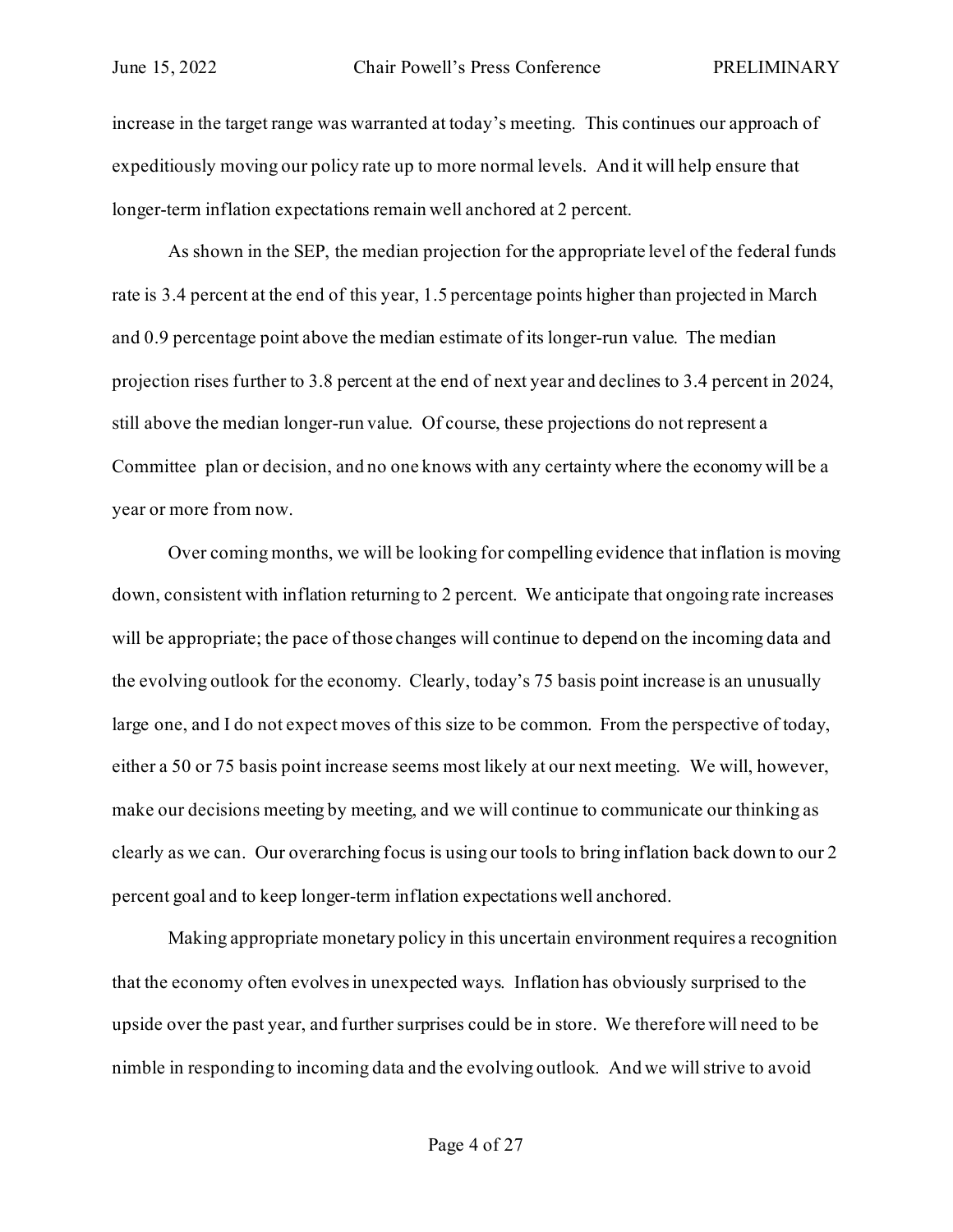adding uncertainty in what is already an extraordinarily challenging and uncertain time. We are highly attentive to inflation risks and determined to take the measures necessary to restore price stability. The American economy is very strong and well positioned to handle tighter monetary policy.

To conclude, we understand that our actions affect communities, families, and businesses across the country. Everything we do is in service to our public mission. We at the Fed will do everything we can to achieve our maximum employment and price stability goals. Thank you. I look forward to your questions.

MICHELLE SMITH. Howard.

HOWARD SCHNEIDER. Thank you, Howard Schneider with Reuters. Two related questions, Chair Powell, did you feel you boxed yourself in with the language you used at the last press conference on 50 basis point hikes in June and July and would you please give us, as detailed a sense that you can, of what role you played in reshaping market expectations so quickly on Monday.

CHAIR POWELL. So, as you know, we always aim to provide as much clarity as we can about our policy intentions subject to the inherent uncertainty in the economic outlook, because we think monetary policy is more effective when market participants understand how policy will evolve, when they understand our objective function, our reaction function. And in the current, highly unusual circumstances with inflation well above our goal, we think it's helpful to provide even more clarity than usual, again subject to uncertainty in the outlook. So, and I think over the course of this year financial markets have responded and have generally shown that they understand the path we're laying out. Of course it remains data dependent, and so that's what we generally think about guidance and that's why we offer it. And of course, when we offered that,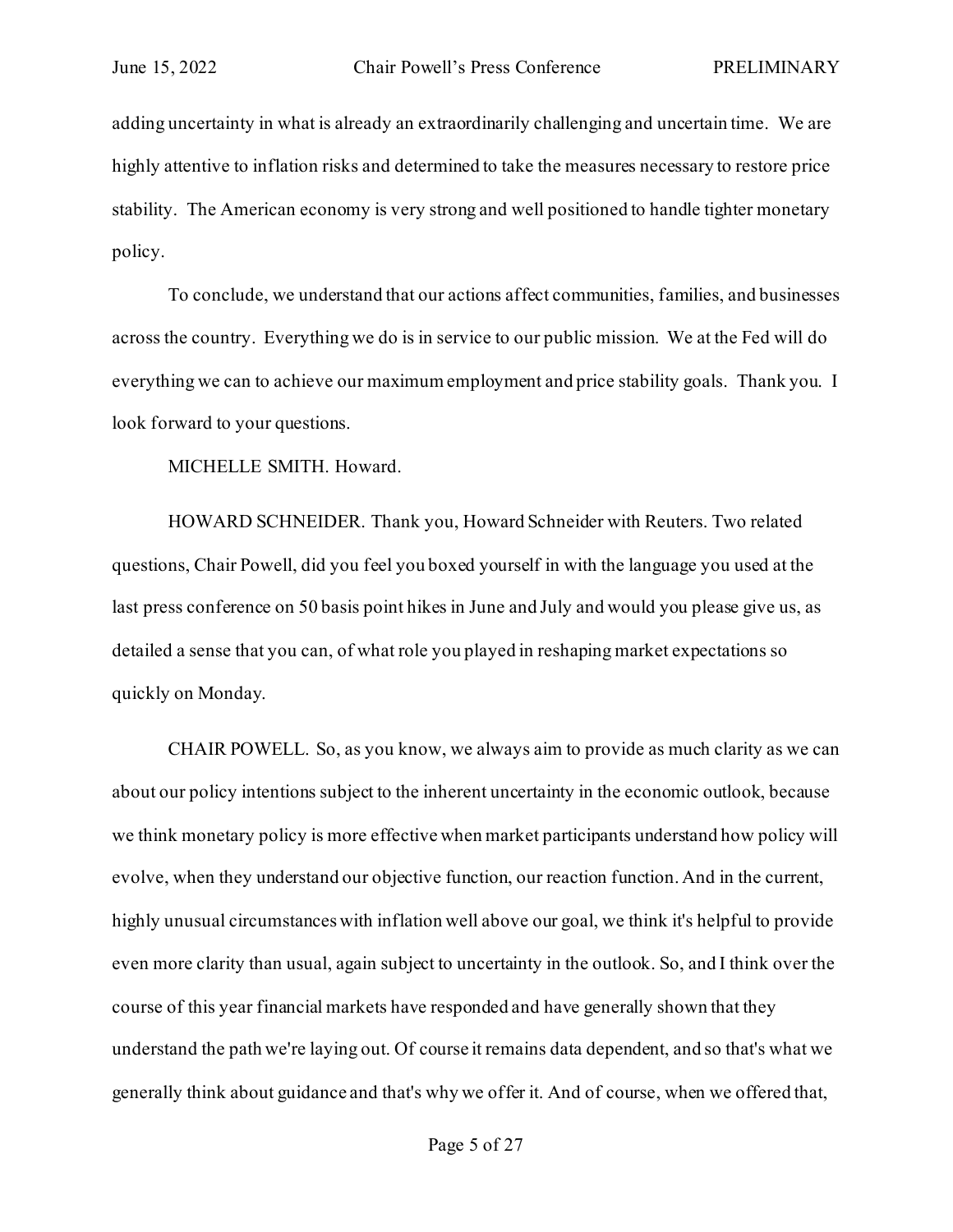when I offered that guidance at the last meeting, I did say that it was subject to the economy performing about in line with expectations. I also said that if the economy performed, if data came in worse than expected, then we would consider moving even more aggressively. So, we got the CPI data and also some data on inflation expectations late last week, and we thought for a while and we thought well this is the appropriate thing to do. So, then the question is, what do you do? And do you wait six weeks to do it at the next meeting? And I think the answer is that's not where we are with this. So, we decided we needed to go ahead and so we did. And that's really the, that's really how we made the decision.

MICHELLE SMITH. Okay, Jeanna.

JEANNA SMIALEK. Thanks for taking our questions. Jeanna Smialek with the New York Times. You, I guess I wonder if you could describe for us a little bit how you're deciding how aggressive you need to be. So obviously 75 today, what did 75 achieve that 50 wouldn't have and why not just go for a full percentage point at some point?

CHAIR POWELL. Sure. So if you take a step back, what we're looking for is compelling evidence that inflationary pressures are abating and that inflation is moving back down and we'd like to see that in the form of a series of declining monthly inflation ratings, that's what we're looking for. And by this point, we had actually been expecting to see clear signs of at least inflation flattening out and ideally beginning to decline. We've said that we'd be data dependent, focused on incoming data, highly attentive to inflation risks, the things that I mentioned to Howard moments ago. So, contrary to expectations, inflation again surprised to the upside, indicators, some indicators of inflation expectations have risen, and projections of this year have moved up notably. So, we thought that strong action was warranted at this meeting and today we delivered that in the form of a 75 basis point rate hike as I mentioned. So, what was the point of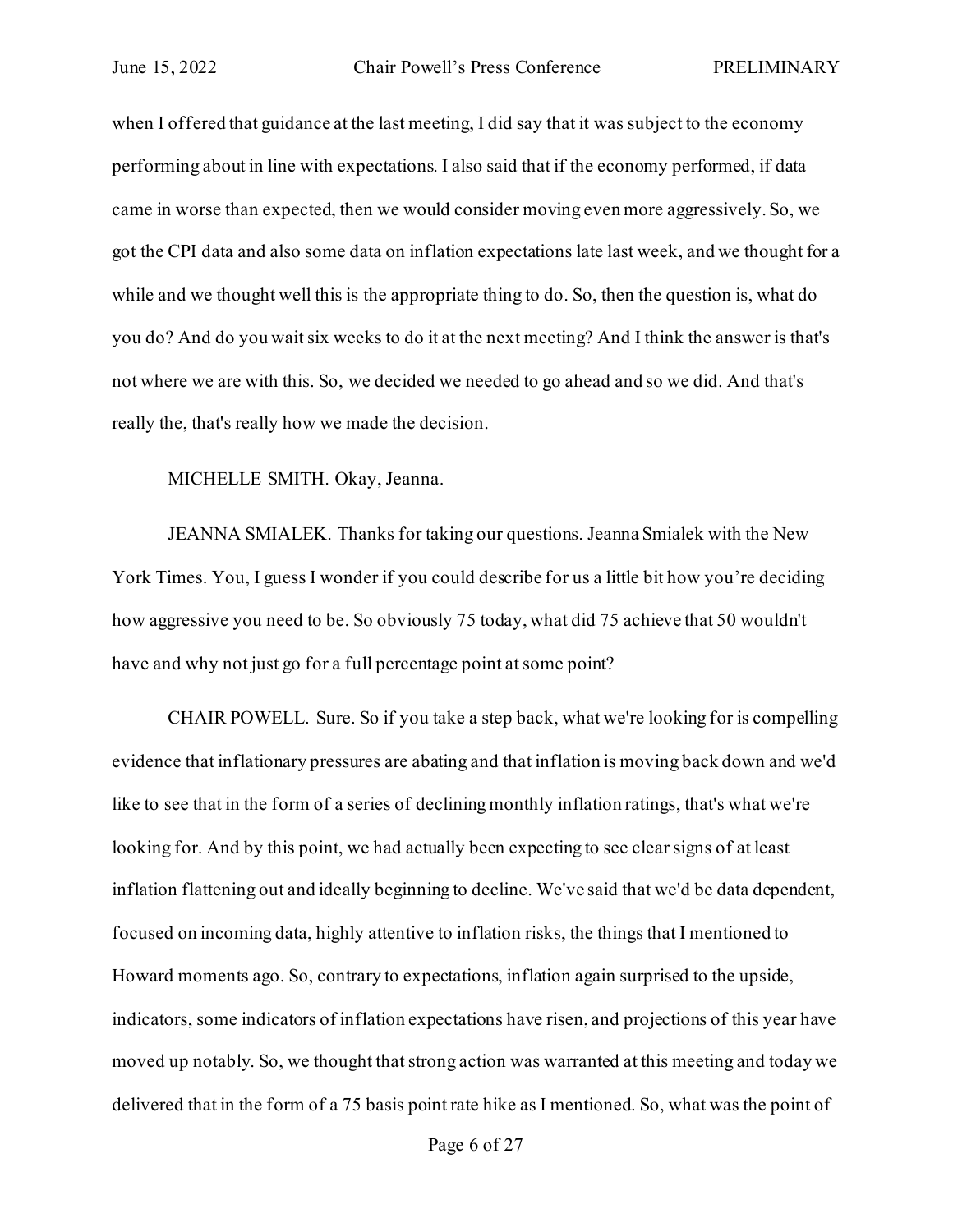it really is this, we've been moving rates up expeditiously to more normal levels and over the course of the seven months since we pivoted and began moving in this direction, we've seen financial conditions tighten, and appropriately so. But the federal funds rate, even after this move, is at 1.6 percent. So, again the Committee is moving rates up expeditiously to more normal levels and we came to the view that we'd like to do a little more front-end loading on that. So I think that the SEP gives you the levels that people think are appropriate at given points in time. This was really about the speed in which we would get there. So as I mentioned, 75 basis points today, I said the next meeting could well be about a decision between 50 and 75, that would put us at the end of July meeting, in that range, in that more normal range and that's a desirable place to be because you begin to have more optionality there about the speed with which you would proceed going forward. Just talking about the SEP for a second; what it really says is that Committee participants widely would like to see policy at a modestly restricted, restrictive level at the end of this year, and that's six months from now and so much data and so much can happen. So remember how highly uncertain this is, but so that is generally a range of 3 to 3 and 1/2 percent. That's where people and that's what they want to see. Knowing what they know now and understanding that we need to be, we need to show result but also be flexible to incoming data as we see it. If things are better, we don't need to do that much, so, and if they're not then we either do that much or possibly even more. But in any case, it will be very data dependent. Then you're looking at next year and what you're seeing is people see more, a bit more tightening and a range of maybe 3 and 1/2 to 4 percent. And that's generally what people see as the appropriate path for getting inflation under control and starting back down and getting back down to 2 percent. So, 75 basis points seemed like the right thing to do at this meeting and that's what we did.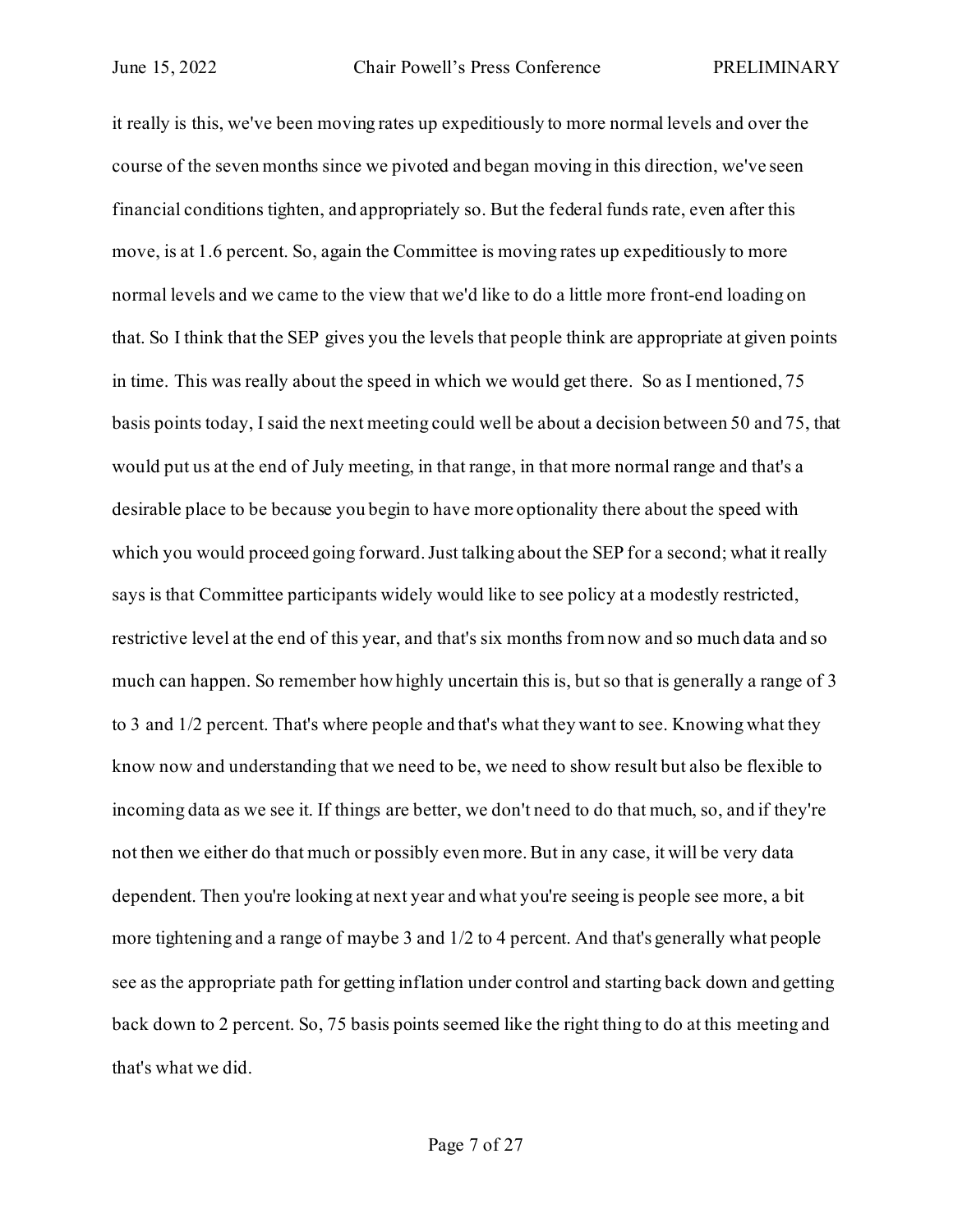MICHELLE SMITH. Steve.

STEVE LIESMAN. Steve Liesman, CNBC, thank you for taking my question, Mr. Chairman. You have not used the phrase in a long time, monetary policy is in a good place, which is a phrase that you used to use often. Now that the Committee is projecting 4 percent on a, or 3.8 percent next year in terms of the funds rate, which is similar to where the market is now, the futures market of 4 percent funds rate next year, do you think that's a level that is going to be sufficiently high enough to deal with and bring down the inflation problem? And just as a follow-up, could you break that apart for me? How much of that is restrictive and how much of that restrictive and how much of that is a normal positive rate that ought to be imbedded or not in your opinion, in the funds rate? Thank you.

CHAIR POWELL. Sure, to the question really is; how high does the rate really need to go? And this is, the estimates on the Committee are in that range of 3 and 1/2 to 4 percent. And how do you think about that? Well, you can think about the longer run neutral rate, you can compare it to that and we think that's in the mid-2's, you can look frankly at broader financial conditions. You can look at asset prices, you can look at the effect they're having on the economy, rates, asset prices, credit spreads, all of those things go into that. You can also look at the yield curve and ask all along the yield curve, where is the policy rate? So, for much of the yield curve now, real rates are positive. That's not true at the short end, at the short end of the yield curve in the early years, you don't have real, you have negative rates still. So that really is one data point, that's one part of financial conditions. So I think, I have to look at it this way; we move the policy rate that affects financial conditions, and that affects the economy. We have of course, ways, rigorous ways to think about it, but ultimately it comes down to do we think financial conditions are in a place where they're having the desired effect on the economy? And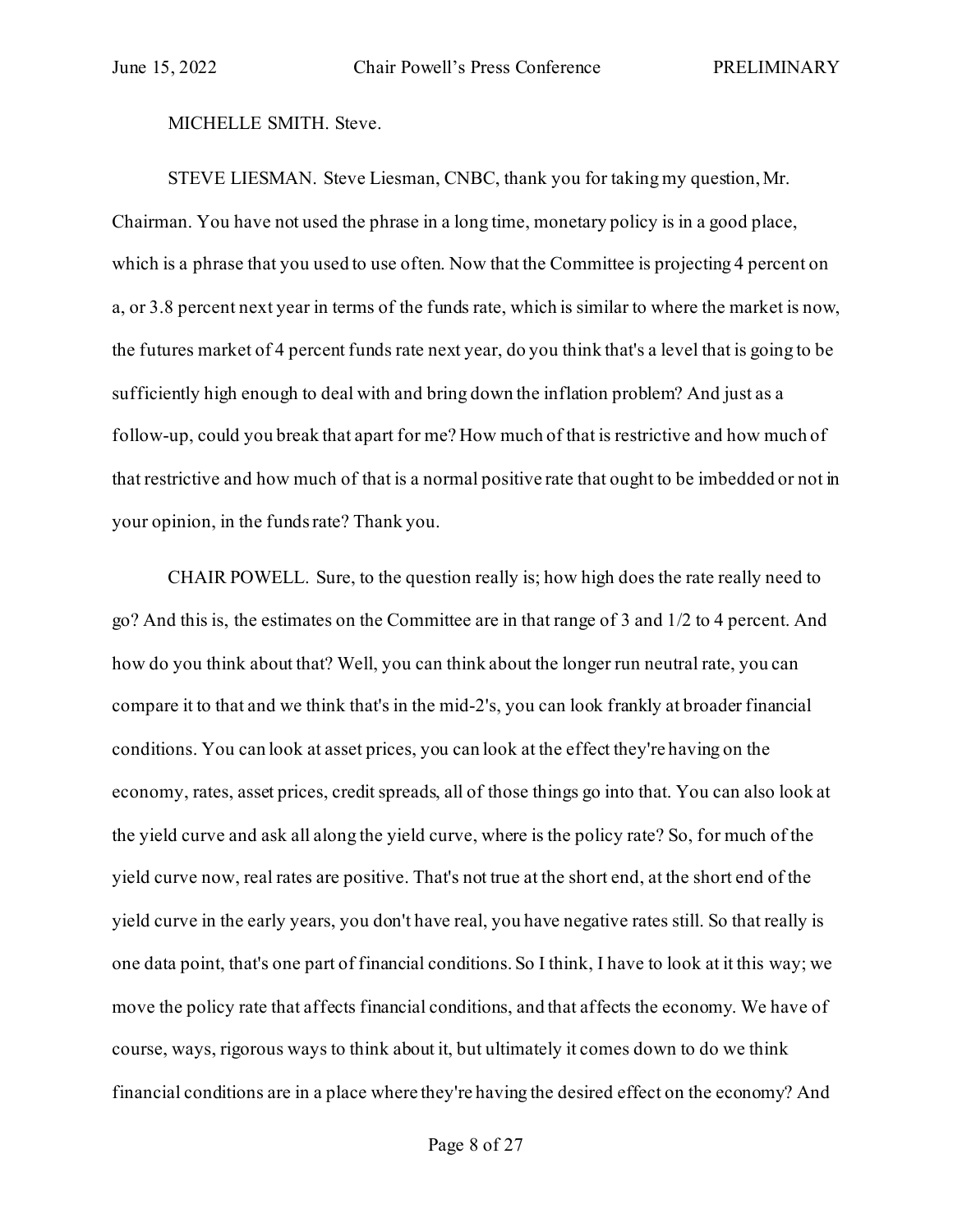that desired affect is we'd like to see demand moderating. Demand is very hot still in the economy, we'd like to see the labor market getting better in balance between supply and demand. And that can happen both from supply and demand. Right now, there's demand is substantially higher than available supply though, so we feel that there's a role for us in moderating demand. Those are the things we can affect with our policy tools. There are many things we can't affect, and those would be – you know, the things, the commodity price issues that we're having around the world due to the war in Ukraine and the fallout from that, and also just all of the supply side things that are still pushing upward on inflation. So that's really how I think, how I think about it.

STEVE LIESMAN. But does 3.8 percent, 4 percent, get it done? Does it get the job done on the back of inflation?

CHAIR POWELL. I think it's certainly in the range of plausible numbers. I think we'll know when we get there really, I mean honestly though, that would be, you would have positive real rates I think and inflation coming down by then, I think you'd have positive real rates across the curve, I think that the neutral rate is pretty low these days. So, I would think it would, but you know what, we're going to find that out empirically, we're not going to be completely model driven about this, we're going to be looking at this, keeping our eyes open and reacting to incoming data both on financial conditions and on what's happening in the economy.

## MICHELLE SMITH. Nick.

NICK TIMIRAOS. Thanks, Nick Timiraos. Chair Powell, you've said that you like your policy to work through expectations and now obviously this decision was something quite different from how you and almost all of your colleagues had set those expectations during the intermeeting period. And I know you just said that what changed was really the inflation data,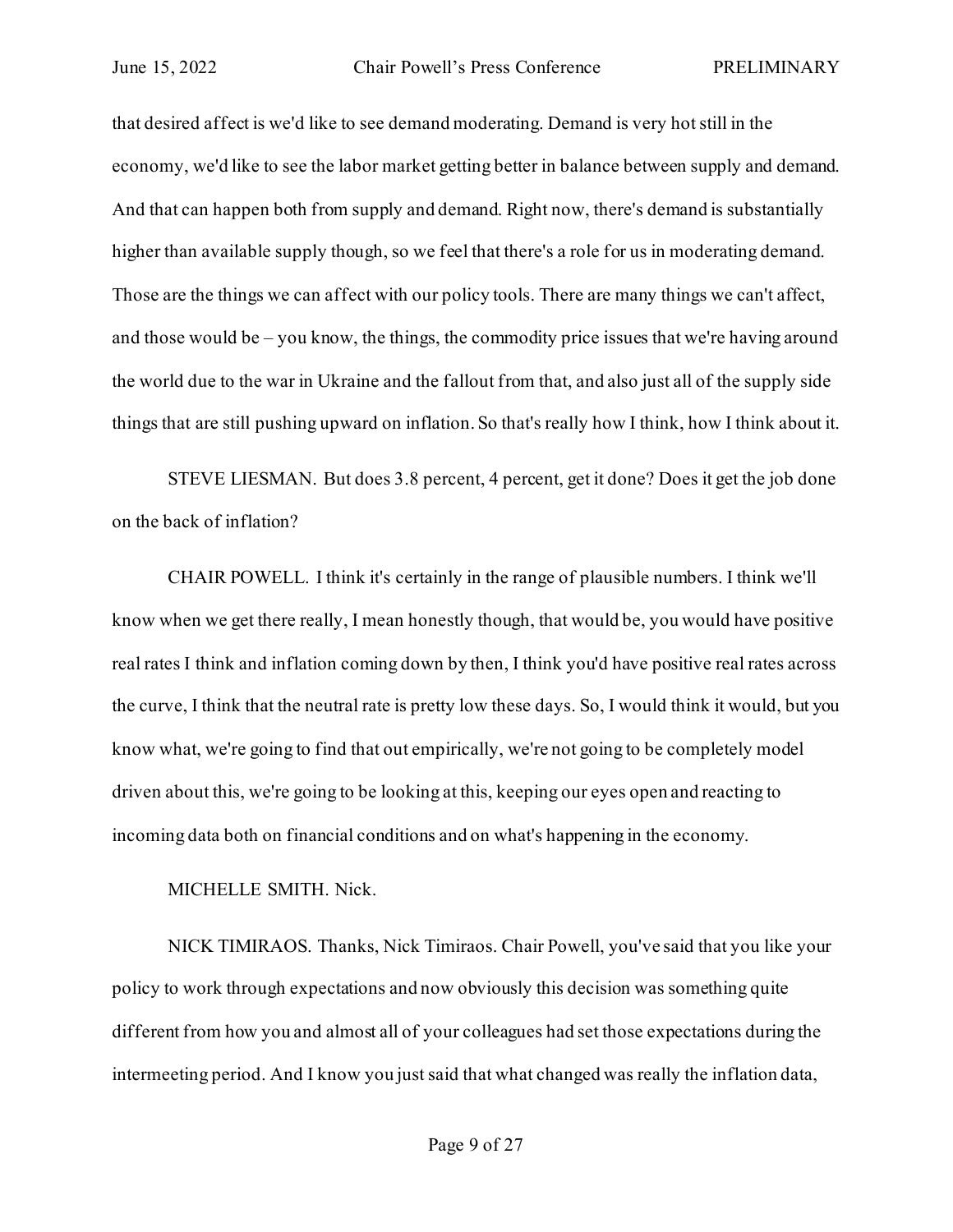the inflation expectations data, but I'm wondering on the inflation expectations data, was there something you saw that was unsettling enough to risk eroding the credibility of your verbal guidance by doing something so different from what you had socialized before?

CHAIR POWELL. So, if you look at a broad range of inflation expectations, so you've got the public, you've got surveys of the public and of experts and you've also got market based. And I think if you look across that broad range of data, what you see is that expectations are still in the place, very much in the place, where short-term inflation is going to be high, but comes down sharply over the next couple of years. And that's really where inflation expectations are and also, as you get away from this episode, they get back down close to 2 percent. And so, this is really very important to us that that remain the case. And I think if you look for most measures, most of the time, that's what you see. If we even see a couple of indicators that bring that into question, we take that very seriously. We do not take this for granted, we take it very seriously. So the preliminary Michigan reading, it's a preliminary reading, it might be revised, nonetheless it was quite eye catching and we noticed that. We also noticed that the Index of Common Inflation Expectations at the Board has moved up after being pretty flat for a long time, so we're watching that and we're thinking this is something we need to take seriously. And that is one of the factors as I mentioned. One of the factors in our deciding to move ahead with 75 basis points today was what we saw in inflation expectations. We're absolutely determined to keep them anchored at 2 percent. That was one of the reasons, the other was just the CPI rating.

NICK TIMIRAOS. So if you saw a movement like that again, another tick up in inflation expectations, would that put a 75 or even 100 basis point increase in play at your next meeting?

CHAIR POWELL. We're going to, I'll just say, we're going to react to the incoming data and appropriately, I think. So I wouldn't want to put a number on what that might be. The main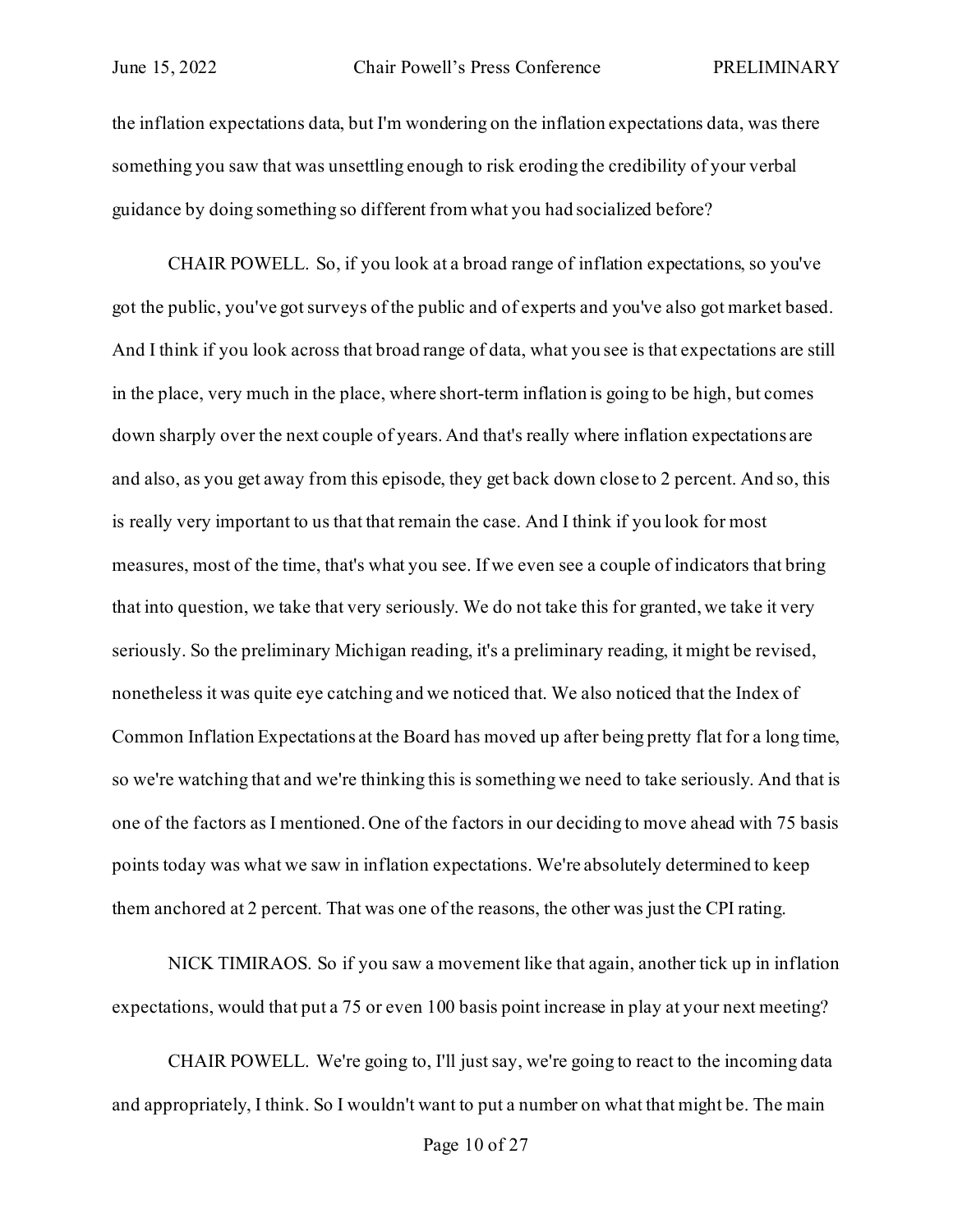thing is to get rates up and then pretty soon we'll be in an area where we're I think, as you get closer to the end of the year, you're in a range where you've got restrictive policy, which is appropriate, 40-year highs in inflation, we think the policy is going to need to be restrictive, and we don't know how restrictive. So, I think that's how we'll take it.

MICHELLE SMITH. Neil.

NEIL IRWIN. Hi Chair Powell, Neil Irwin from Axios, thanks for taking our questions. The late breaking kind of decision to go to 75 basis points, do you worry that that will make policy guidance a less effective tool in the future and should we think of that as a kind of symmetrical reaction function if we start to get soft readings on inflation or if the labor market starts to roll over?

CHAIR POWELL. To take your second question first, yes, I mean I think we're, again, we're going, we're resolved to take this on but we're going to be flexible in the implementation of it. Sorry, and your question was guidance. So, again, the overall exercise is that we try to be, provide as much clarity about our policy intentions as we can because we think that makes monetary policy work better. It's always a trade-off because you have to live with that guidance and so you do it and it helps a lot of the time. I frankly think this year has been a demonstration of how well it can work. With us having really just done very little in the way of raising interest rates, financial conditions have tightened quite significantly through the expectations channel, as we've made it clear what our plans are. So, I think that's been a very healthy thing to be happening. So, and I would hope that our, it's always going to be, any guidance that we give is always going to be subject to things working out about as we expect. And in this particular situation, you know, we're looking for something specific, and that is progress on inflation. We want to see progress, we want to see, inflation can't go down until it flattens out and that's what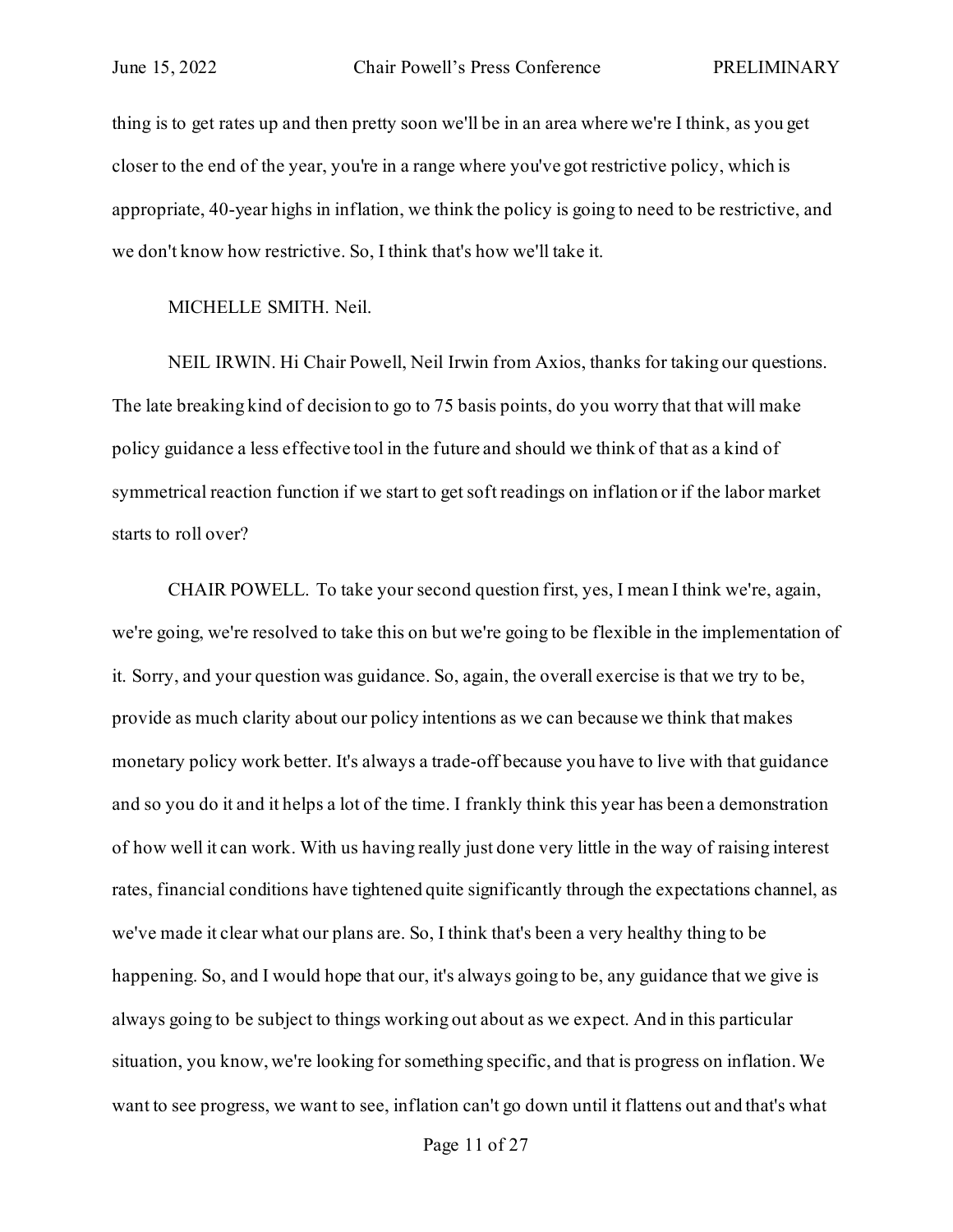we're looking to see. And if we don't see that, then that's the kind of thing that will, even if we don't see progress for a longer period, that could cause us to react. But we will, soon enough, we will be seeing some progress at some point. And we'll react appropriate to that too. But I would like to think though that our guidance is still credible but it's always going to be conditional on what happens. This is an unusual situation, to get, you know, some data late in, during blackout, pretty close to, very close to our meeting. Very unusual to one that would actually change the outcome, so I've only seen in my 10 years plus here at the Fed, I've only seen something like that, even close to that, one or two times. So, I don't think it's something that'll come up a great deal.

MICHELLE SMITH. Colby.

COLBY SMITH. Thank you so much for taking our questions. Colby Smith with the Financial Times. On the clear and convincing threshold for the inflation trajectory, what is the level of realized inflation that meets that criteria and how is the Committee thinking about the potential tradeoff of much higher unemployment than even forecasted, than even what's forecasted in the SEP if inflation is not moderating at this acceptable pace?

CHAIR POWELL. The second part I didn't get.

COLBY SMITH. If, what' s the potential tradeoff with higher unemployment than even what's forecasted in the SEP, if inflation is not moderating at an acceptable pace.

CHAIR POWELL. Right, so what we want to see is a series of declining monthly readings for inflation, and we'd like to see inflation headed down. So, but and, you know, right now our policy rate is well below neutral, right, so soon enough we'll have our policy rate, let's assume the world works about how the SEP says the policy rate will be up where we think it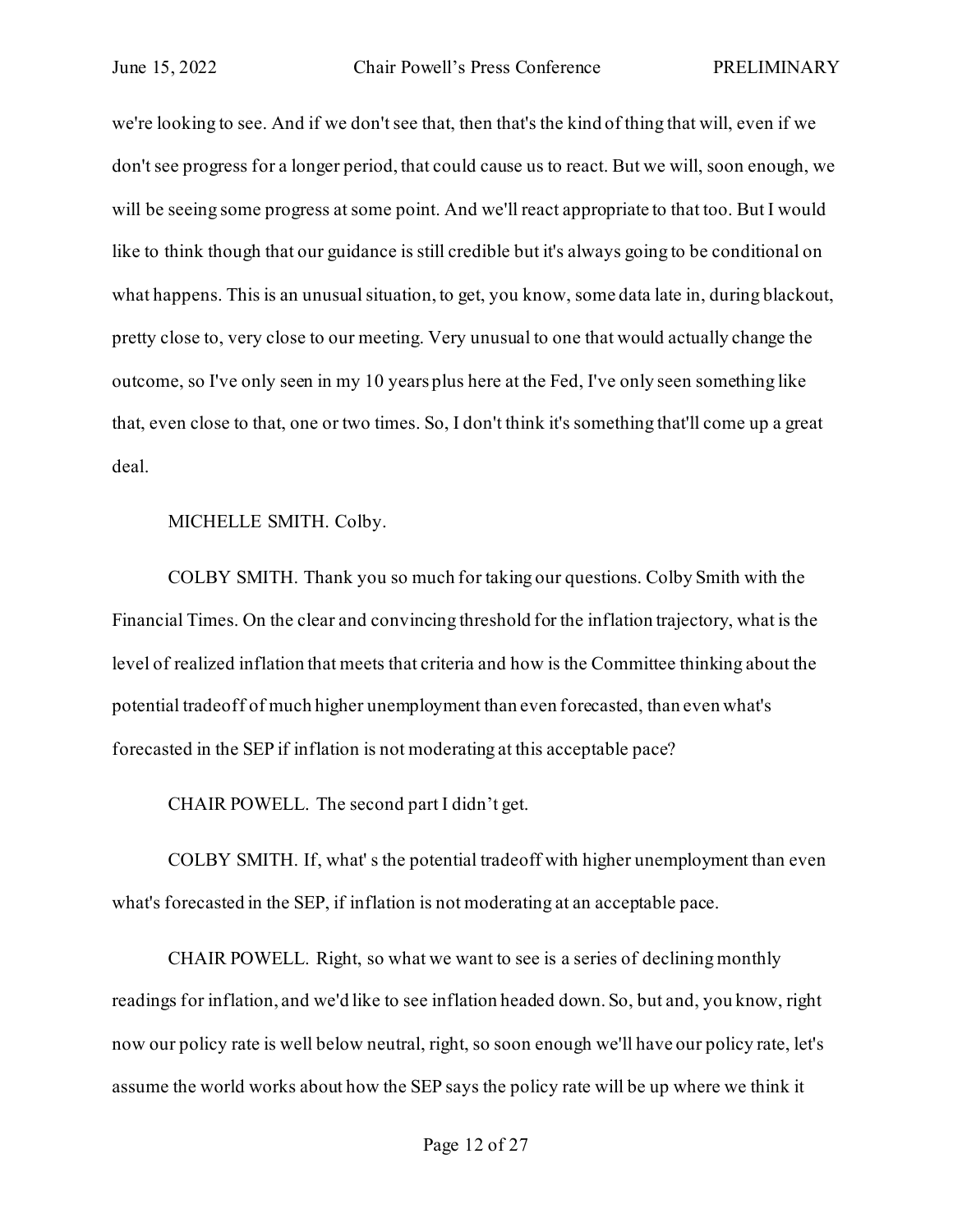should be, and then the question would be, do you slow down? Does it make you, you'll be making these judgments about is it appropriate now to slow down from 50 to 25, let's say, or speed up. So that's the kind of thinking we'll be doing and again, we're looking ultimately - we're not going to declare victory until we see a series of these, really see convincing evidence, compelling evidence that inflation is coming down and that's what I mean by, that's what it would take for us to say, okay we think this job is done. Because we saw, and frankly we saw last year, inflation came down over the course of the summer and then turned right around and went back up. So, I think we're going to be careful about declaring victory. But our, again, the implementation of our policy is going to be flexible and sensitive to incoming data.

COLBY SMITH. Are you more concerned now that to bring down inflation it's going to require more than just some pain at this point?

CHAIR POWELL. Again, I think that, I do think that the objective and this is what's reflected in the SEP, but our objective really is to bring inflation down to 2 percent while the labor market remains strong. I think that what's becoming more clear is that many factors that we don't control are going to play a very significant role in deciding whether that's possible or not. And there I'm thinking of course, of commodity prices, the war in Ukraine, supply chain, things like that where we really, monetary policy stance doesn't affect those things. So, but having said that, there is a path for us to get there, it's not getting easier, it's getting more challenging because of these external forces, and that path is to move demand down and you have a lot of surplus demand, take for example in the labor market, so you have two job vacancies essentially for every person actively seeking a job, and that has led to a real imbalance in wage negotiating. You could get to a place where that ratio was at a more normal level and you wouldn't, you would expect to see those wage pressures move back down to level where people are still getting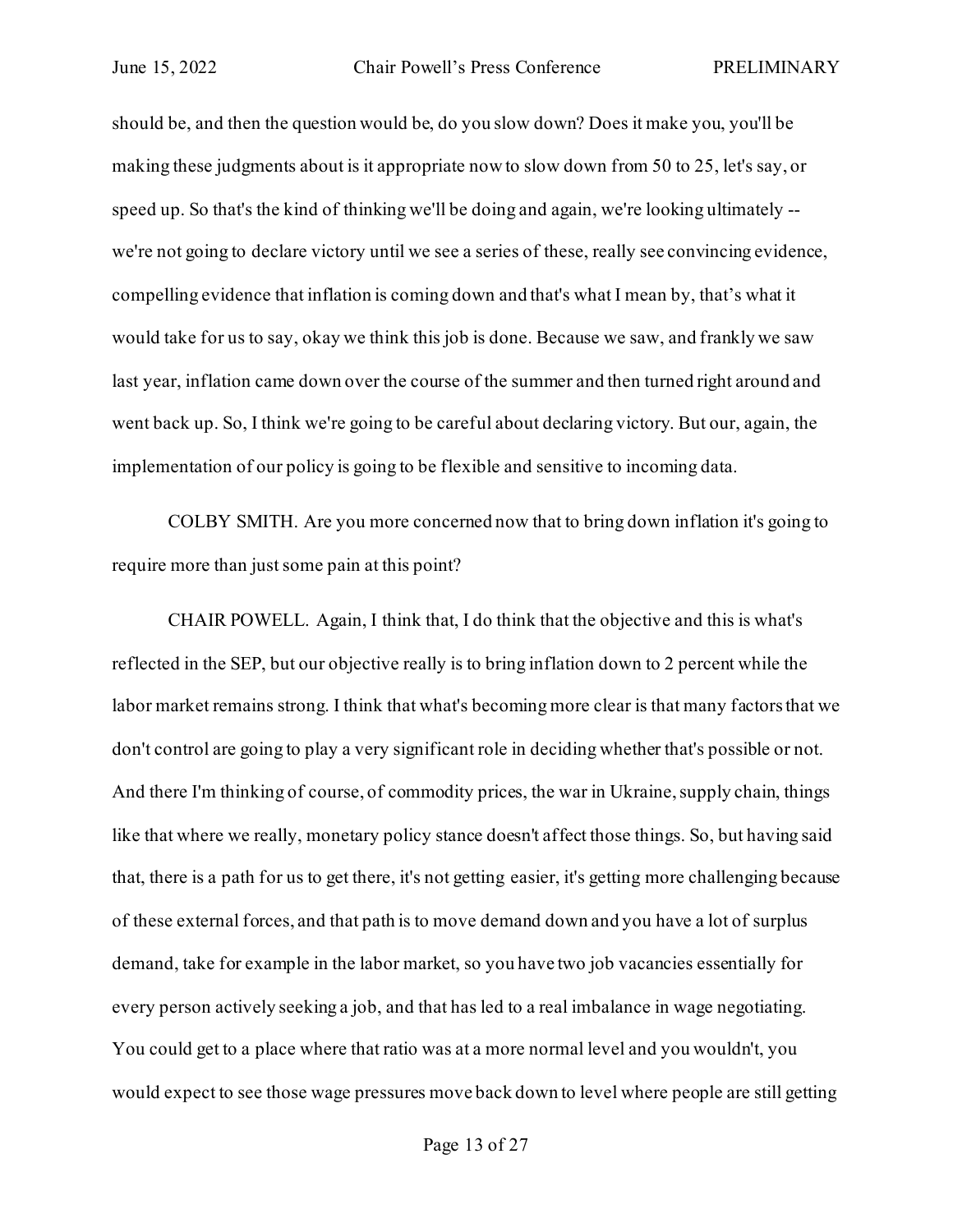healthy wage increases, real wage increases, but at a level that's consistent with 2 percent inflation. So, that's a possibility and you could say the same thing about some of the product markets where there's just excess capacity and really where the strong demand has gone into, sorry where they're capacity constrained, right? So, you have effectively what we think of as a vertical supply curve or close to it, so demand comes in and it's very strong and it shows up in higher prices, and to higher quantities, not more cars because they can't make the cars because they don't have the semiconductors. So in principle, that could work in reverse, when demand comes down, you could see and it's not guaranteed, but you could see prices coming down more than the typical economic relationships that you see in the textbooks would suggest because of the unusual situation we're in on the supply side. So, there's a pathway there. It is not going to be easy, and there, again it's our objective but as I mentioned, it's going to depend to some extent on factors we don't control.

#### MICHELLE SMITH. Rachel.

RACHEL SIEGEL. Hi, Chair Powell, thank you for taking our questions. Rachel Siegal from the Washington Post. So the new projections show the unemployment rate ticking up through 2024, is a higher unemployment rate necessary in order to combat inflation? And what is lost if the unemployment rate has to go up and people lose their jobs in order to control inflation? Thank you.

CHAIR POWELL. So, you're right, in the SEP we have unemployment going up to 4 point, the mean is 4.1 percent, of course a range of actual forecasts. And I would characterize that, if you were to get inflation down to, YOU KNOW, on its way down to 2 percent and the unemployment rate went up to 4.1 percent, that's still a historically low level. We hadn't seen-we hadn't seen rates, unemployment rates below 4 percent until a couple years ago for, we'd seen it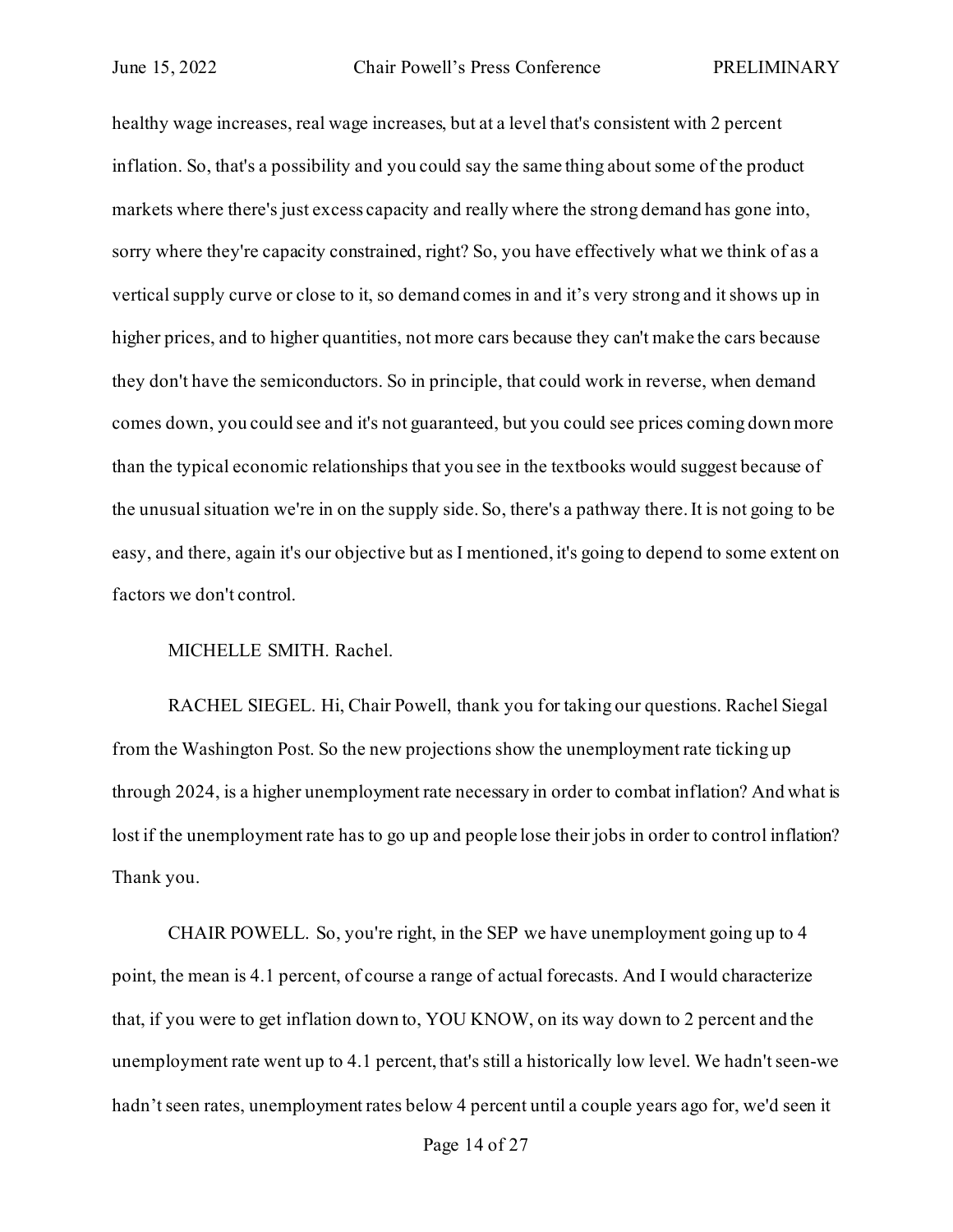for like one year in the last 50. So, the idea that 3.6 percent is historically low in the last century. So, a 4.1 percent unemployment rate with inflation well on its way to 2 percent, I think that would be, I think that would be a successful outcome. So, we're not looking to have a higher unemployment rate, but I would say that I would certainly look at that as a successful outcome.

RACHEL SIEGEL. Would that include people losing their jobs or?

CHAIR POWELL. We're not, again, we're not, we don't seek to put people out of work, of course, we never think too many people are working and fewer people need to have jobs, but we also think that you really cannot have the kind of labor market we want without price stability. And we have to go back and establish price stability so we can have that kind of labor market and that's a labor market where workers are getting wage increases, maybe the workers at the lower end of the spectrum are getting the biggest wage increases as they were before the pandemic, where participation is high, where there's lots of job opportunities, where it's just a really-- I mean the labor market we had before the pandemic was, and that's what we want to get back to. And you see disparities between various groups at historic lows. We'd love to get back to that place. But to get there, it's not going to happen with the levels of inflation we have. So we have to restore that and it really is in service in the medium and longer term of the kind of labor market we want and hope to achieve.

## MICHELLE SMITH. Matt.

MATTHEW BOESLER. Hi Chair Powell, Matthew Boesler with Bloomberg. So as you just mentioned, the Committee is now projecting a half percentage point rise in the unemployment rate and the SEPs over the next couple years and it removed a line from its policy statement about thinking that the labor market can remain strong while it tightens policy. You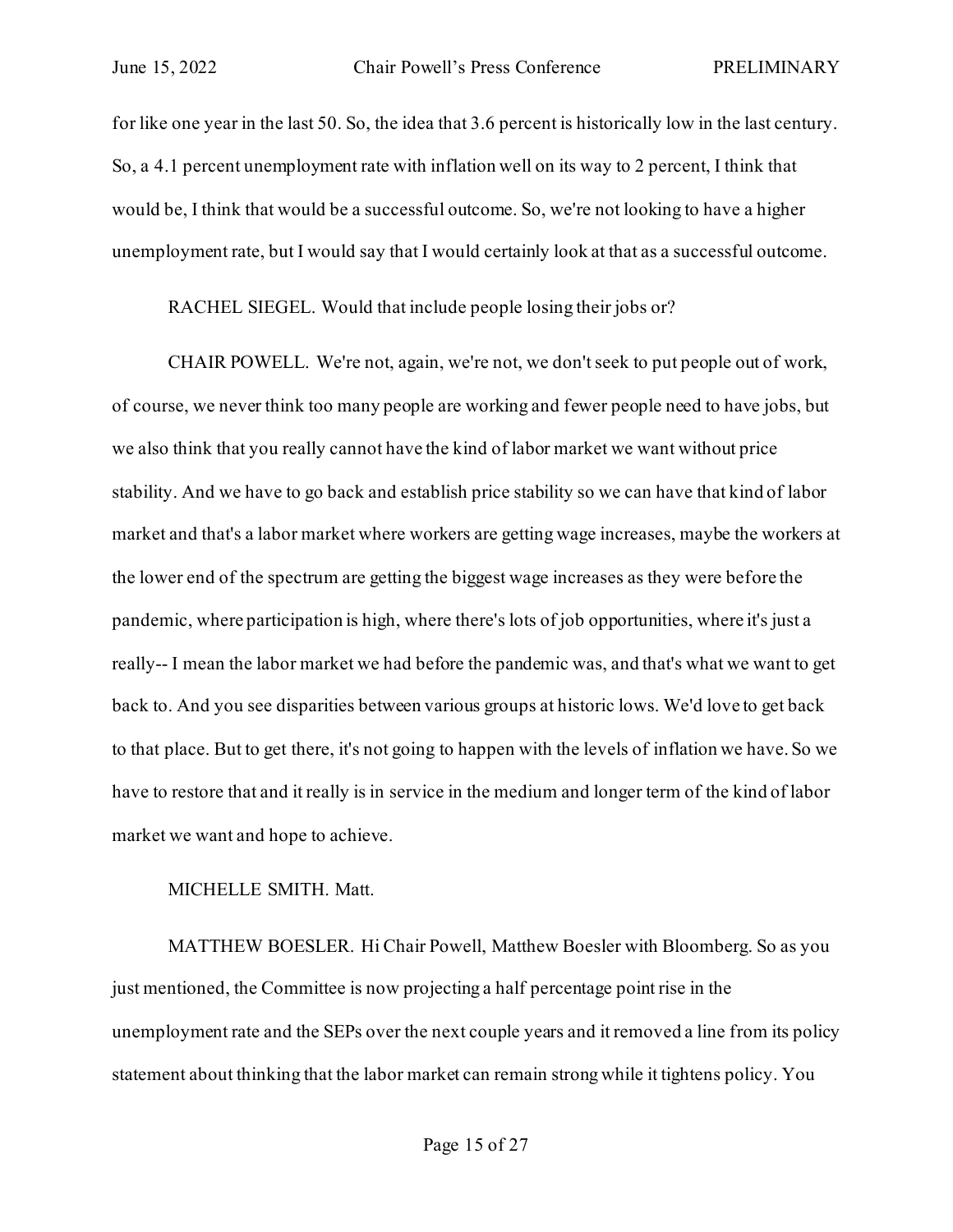just mentioned that that is still your objective though, so I'm wondering if you could explain why that line was removed from the statement, also whether this means the FOMC is trying to induce a recession now to bring inflation down.

CHAIR POWELL. Not trying to induce a recession now. Let's be clear about that. We're trying to achieve 2 percent inflation consistent with a strong labor market. That's what we're trying to do. So let me talk about that sentence. Clearly it's our goal to bring about 2 percent inflation while keeping the labor market strong, right? And that's kind of what the SEP says, the SEP has inflation getting down to the 2, a little above 2 percent in 2024 with unemployment at 4.1 percent. So, and this is a strong labor market, this is a good labor market. And as I mentioned, there are pathways to do it. But those pathways have become much more challenging due to factors that are not under our control. Again, thinking here of the fallout from the war in Ukraine, which has brought a spike in prices of energy, food, fertilizer and industrial chemicals, and also just the supply chains more broadly, which have been larger and longer-lasting than anticipated. So the sentence that we deleted said that we believe that appropriate monetary policy effectively alone, can bring about the result of 2 percent inflation with a strong labor market. And so much of it is really not down to monetary policy, it just didn't, the sentence isn't, it kind of says on its face that monetary policy alone can do this. And that's not, that just didn't seem appropriate so we took the sentence out.

MATTHEW BOESLER. And given the new projections for the unemployment rate, could you talk a little bit about what accounts for such reduced confidence against say a month ago or three months ago, that inflation will largely normalize on its own as these supply side issues get worked out? Thanks.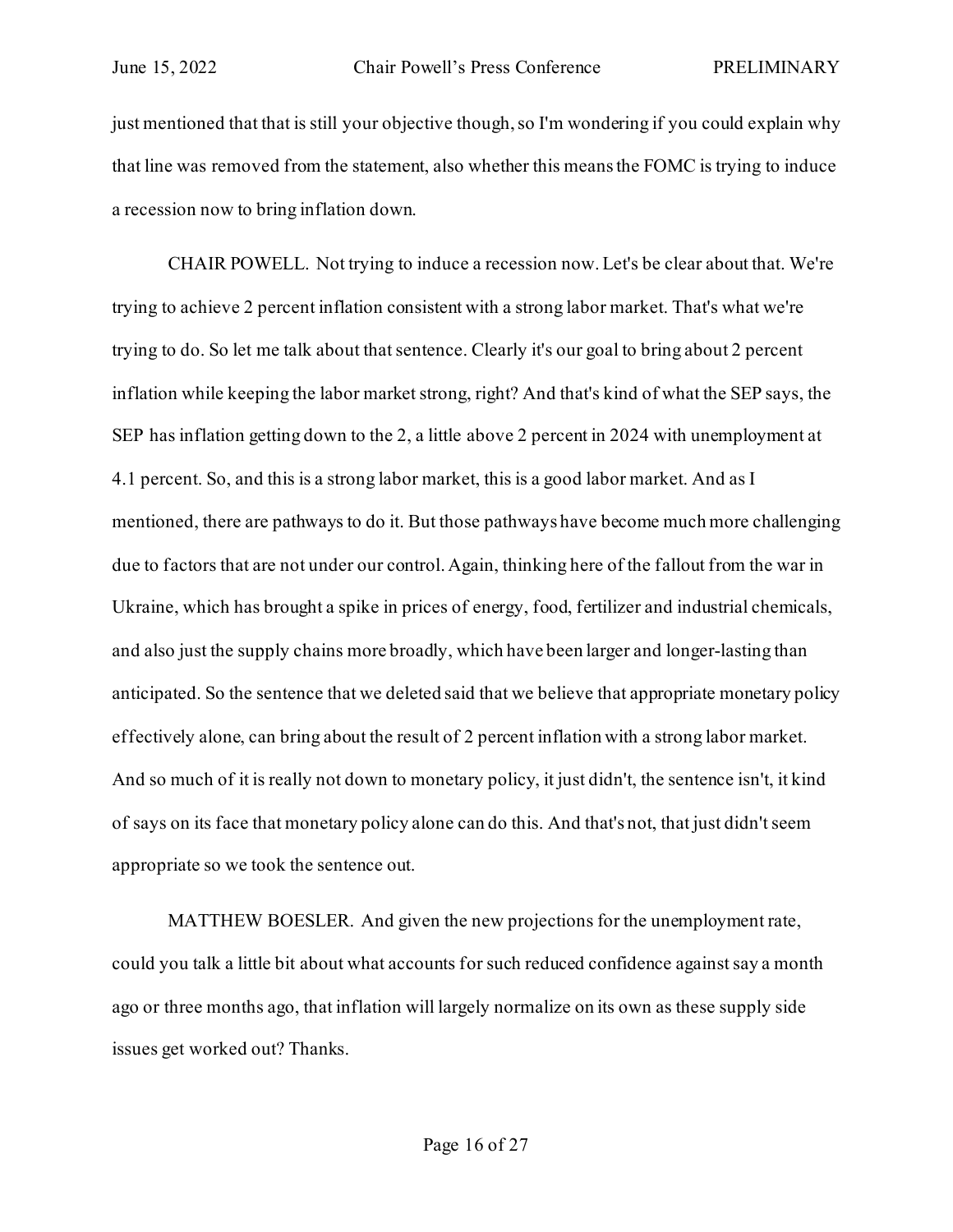CHAIR POWELL. Well yeah, I think you've seen, again, we've been expecting progress and we didn't get that, we got sort of the opposite, so I also think the situation, really since the consequences of the Ukraine war become more and more clear, what you're seeing is the situation getting more difficult and you look around the world and I mean lots of countries are, lots of countries are looking at inflation of 10 percent and it's largely due to commodities prices. But all over the world you're seeing these affects. And so, and we're seeing them here. Gas prices are, all-time highs and things like that, that's not something we can do something about. So, that is really, and by the way, headline inflation, headline inflation is important for expectations. People, the public's expectations, why would they be distinguishing between core inflation and headline inflation. Core inflation is something we think about because it is a better predictor of future inflation. But headline inflation is what people experience, they don't know what core is. Why would they? They have no reason to. So that's expectations are very much at risk due to high headline inflation. So it's become, the environment has become more difficult, clearly, in the last four or five months and hence the need for the policy actions that we took today. Hence our resolution to get rates up and ultimately get them to where we think they need to be in coming months.

EDWARD LAWRENCE. Thanks Chair Powell. Edward Lawrence with FOX Business. I want to, you talked about CPI going to 8.6 percent, the retail sales surprised the market by falling and then revisions to the previous months were down. Are you hearing from contacts about consumers slowing spending or changing their habits?

CHAIR POWELL. So we're of course watching very, very carefully for that, and looking at the retail, the big store numbers and all this kind of thing and so I, but I think the fair summary of what we see is you see continuing shifts in consumption, you see some things getting, sales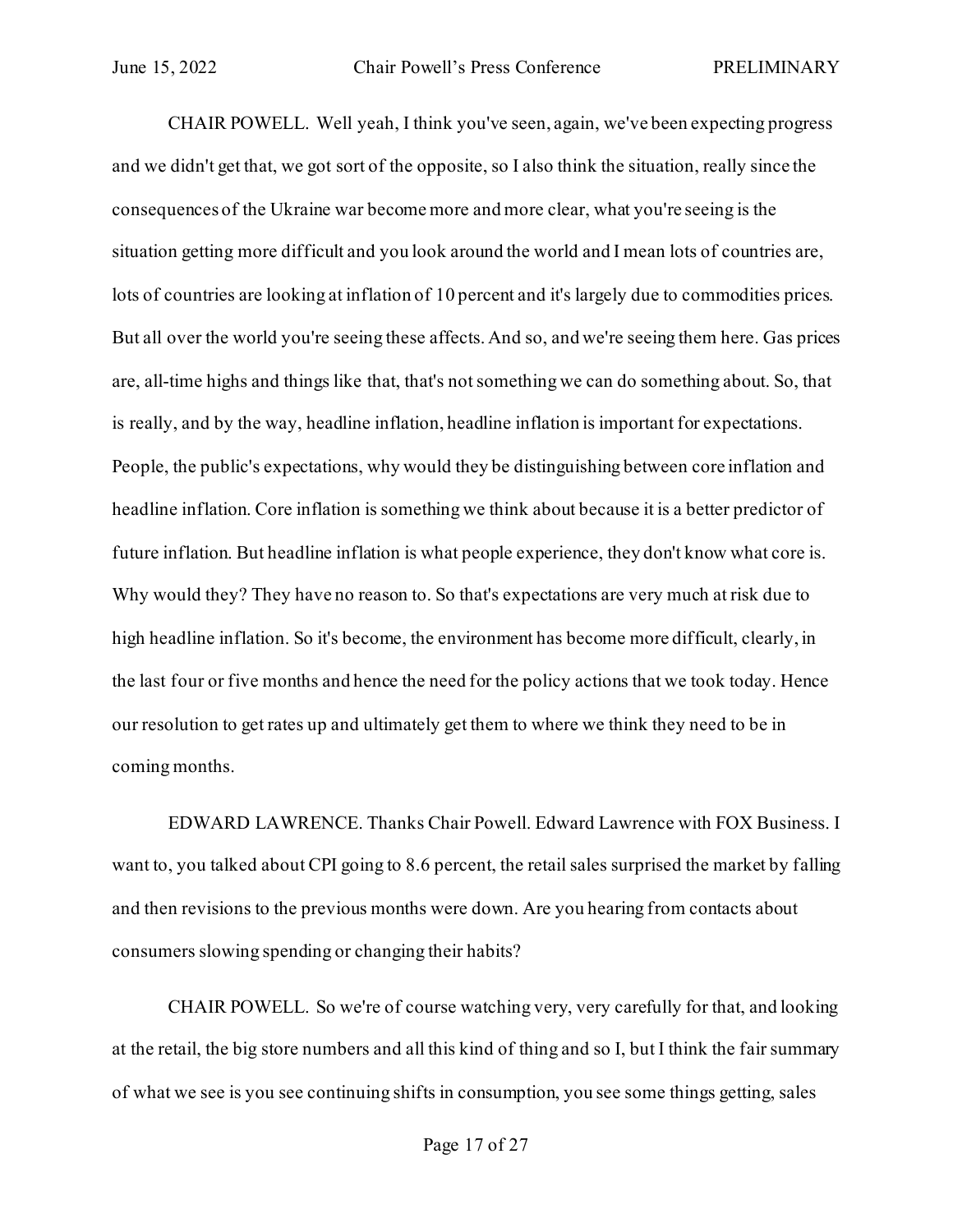going down, but overall spending is very strong. The consumer's in really good shape financial, they're spending. There's no sign of a broader slowdown that I can see in the economy. People are talking about it a lot, consumer confidence is very low. That's probably related to gas prices and also just stock prices to some extent for other people. But that's what we're seeing. We're not seeing a broad slowdown. We see job growth slowing but it's still at quite robust levels. We see the economy slowing a bit but still growth levels, at healthy growth levels.

EDWARD LAWRENCE. So then as you are raising rates in this economy, how closely are you watching consumer spending or is there something, another indicator that you're watching more closely?

CHAIR POWELL. It would be hard to watch, anything much more closely than we watch consumer spending, but we watch everything. We watch business fixed investment, which actually has softened a bit and we watch, we're responsible for watching everything but consumption is 60-some percent of the economy, 2/3 of the economy, so naturally we spend a lot of time on that. And again, there's a lot going on, there are a lot of flows back and forth, but ultimately it does appear that the U.S. economy is in a strong position and well-positioned to deal with higher interest rates.

MICHELLE SMITH. Michael McKee.

MICHAEL MCKEE. Thank you, Mr. Chairman, Michael McKee from Bloomberg Radio and Television. Are you targeting headline inflation now or core inflation? In other words, how far would you chase oil prices if they keep going up? If that's going to be the component that drives expectations, would you risk recession for a headline rate if the core rate is holding steady or starting to go down?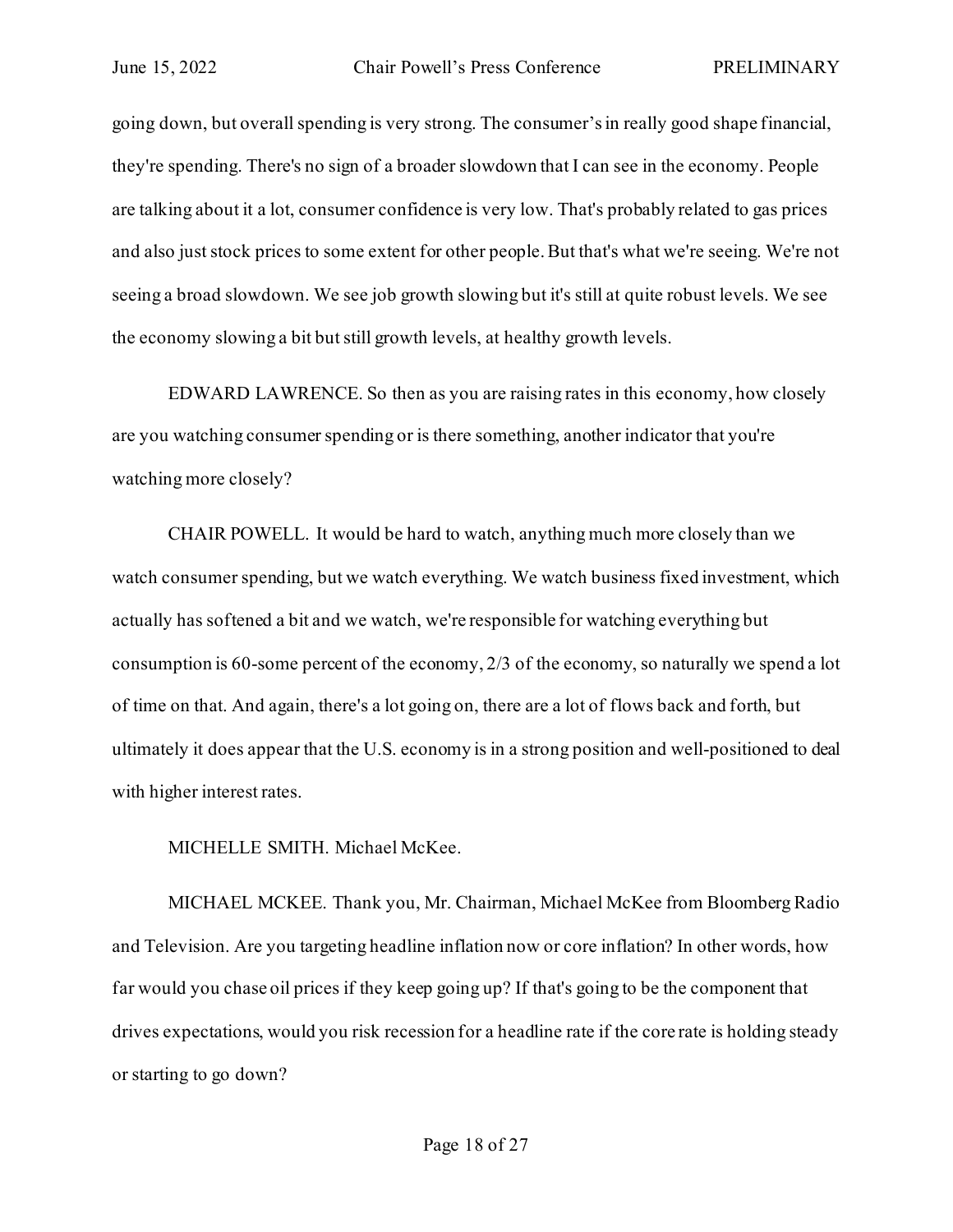CHAIR POWELL. So the, we're responsible for inflation in the law. And inflation means headline inflation. So that's our ultimate goal. We of course, like all Central Banks do, look very, very carefully at core inflation because it is, it's a much better predictor and it's much, it's a much better predictor of where inflation is going and it's also more relevant to our tools. As I mentioned, the parts that don't go into core are mostly outside the scope of our tools, so we look at that. But it's, the current situation is particularly difficult because of what I mentioned about expectations; we can't effect really, I mean the energy prices are set by global commodity prices and most of food, not all of it but most food prices are pretty heavily influenced by global commodity prices too. Also other things. So we can't really have much of an effect, but we have to be mindful of the potential effect on inflation expectations from headlines. So it's a very difficult situation to be in and we, again, we can't do much about the difference between the elements that make up headline that are not in core.

MICHAEL MCKEE. Could I just, as a follow-up, get a clarification on the SEP when the members gave their forecasts, when were they inserted into the record, were they revised after the CPI or Michigan numbers came out? In other words, does the SEP as we have it now reflect the same factors that led you to go to a 75 basis point move?

CHAIR POWELL. The SEP is of one piece, it reflects all of the economic readings, it also reflects the 75 basis point increase. This is important. So people had that in hand when they, when their SEPs were submitted. So it's, in other words, it's not in addition to what's in the SEP, the SEP, everyone's SEP reflects their thinking about this rate increase and what's going forward.

MICHELLE SMITH. Victoria.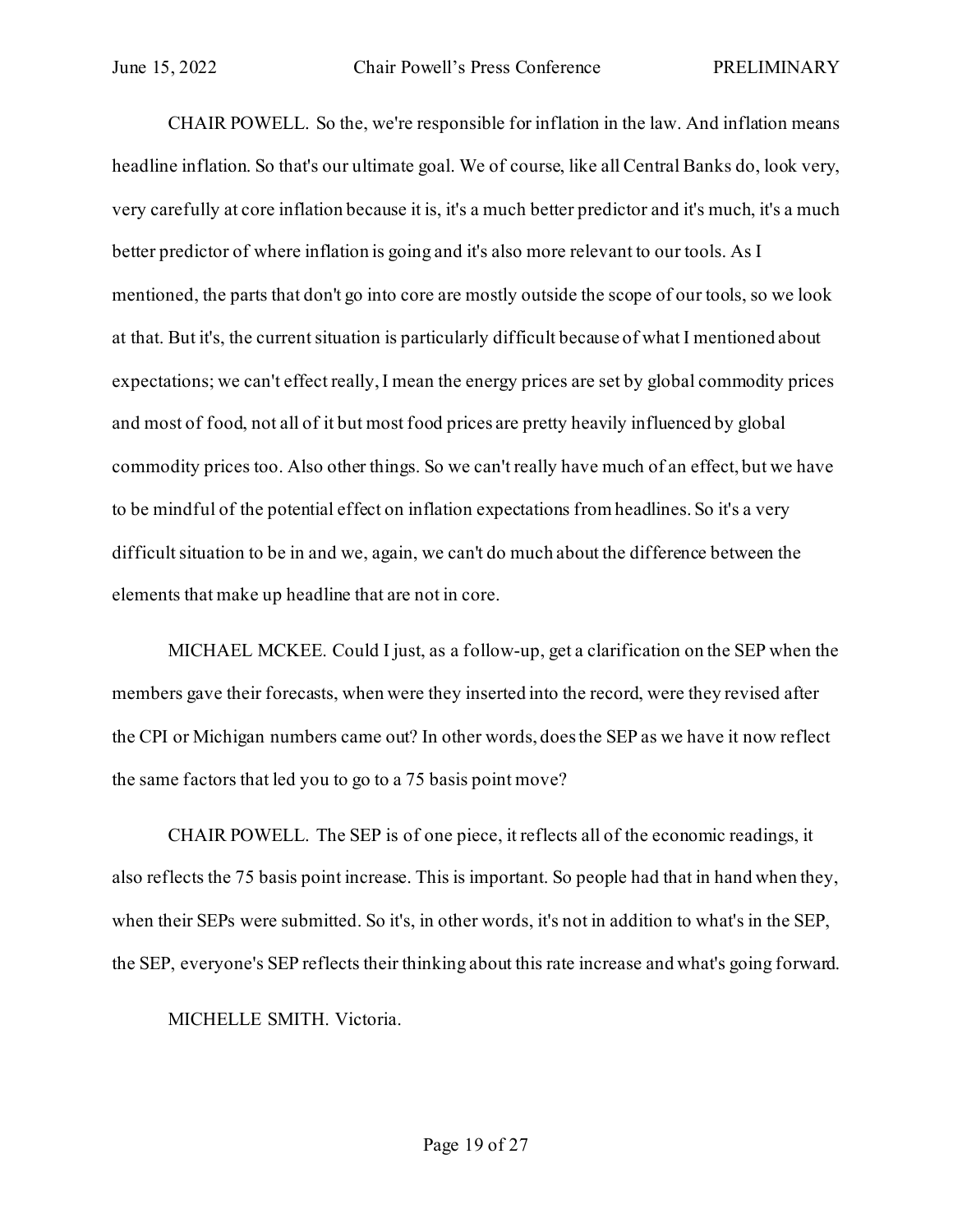VICTORIA GUIDA. Hi, Victoria Guida from Politico. I wanted to ask about how you're measuring progress, especially since you've now started front loading rate hikes more. You've talked about how you want to see inflation coming down over a series of reports and I guess I'm curious whether you think inflation data itself is a really good indicator or whether you might be concerned that it's a lagging indicator or that it might send confusing signals given that as you've talked about, there are sort of supply and demand aspects and I guess my question is, do you think that inflation will tell you, inflation data will tell you when you've gone to where you need to go or do you just feel like maybe it's better to overshoot than to undershoot?

CHAIR POWELL. So I think the role that we can play, maybe the way to get at this is to say that the role that we can play is around demand, right? So and we'll be able to see the areas that we can affect are those associated with excess demand and we'll be able to see our affect, on for example, job openings in real-time. So and that would tell us what's, that would tell us about wages. Wages are not principally responsible for the inflation that we're seeing but going forward they would be very important, particularly in the service sector. So sorry, I'm not sure I'm getting to your question.

VICTORIA GUIDA. My question is, is inflation data itself the best indicator for when you're getting to where you need to go or might it lead you to go too far?

CHAIR POWELL. There's always a risk of going too far or going not far enough, and it's going to be a very difficult judgment to make, or maybe not, maybe it'll be really clear, but we're, and we're quite mindful of the dangers. But I will say the worst mistake we could make would be to fail, which it's not an option. We have to restore price stability, we really do, because everything, it's the bedrock of the economy. If you don't have price stability, the economy's really not going to work the way it's supposed to and it won't work for people, their wages will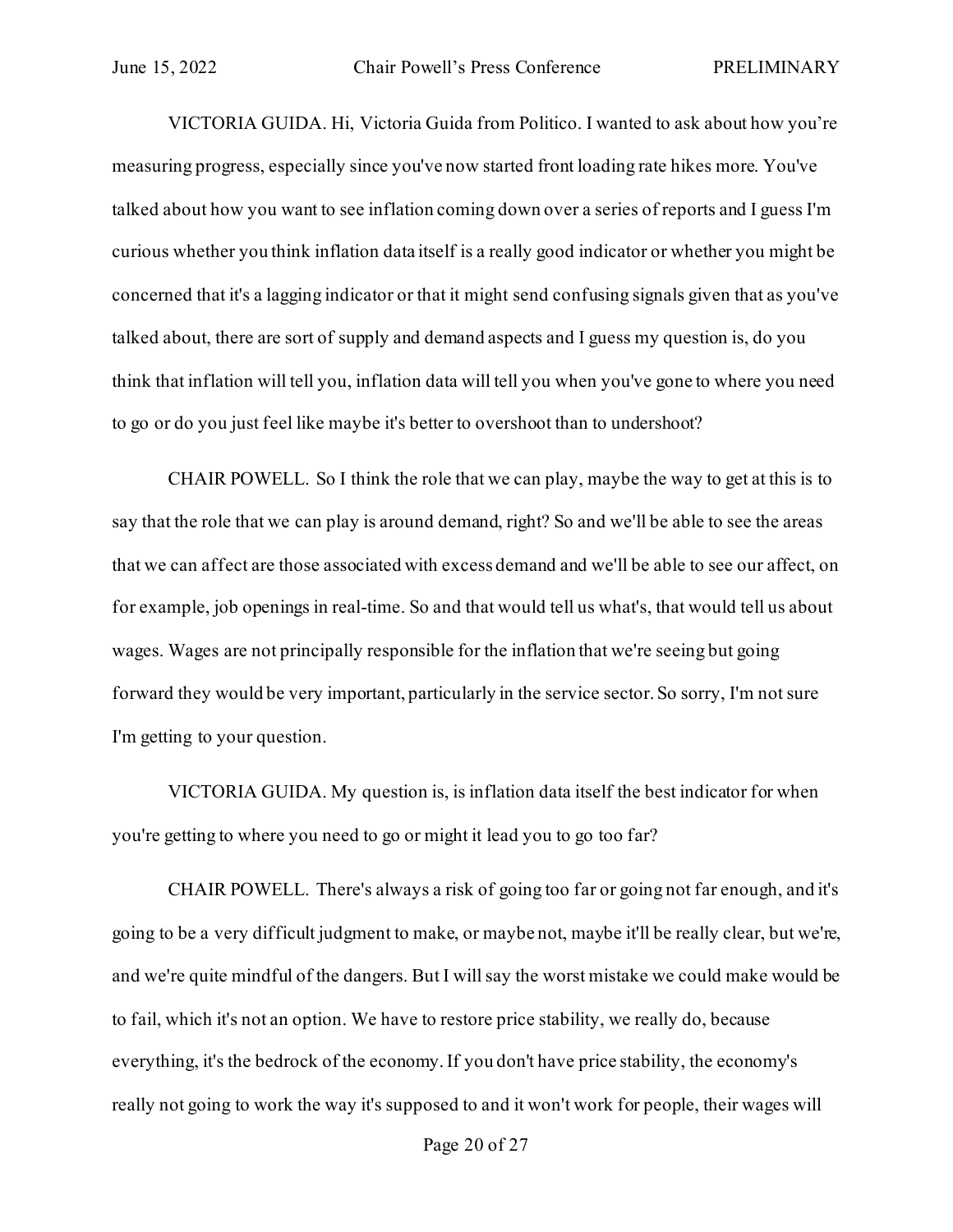be eaten up. So we want to get the job done. This inflation happened relatively recently, we don't think that it's affecting expectations in any kind of fundamental way. We don't think that we're seeing a wage price spiral. We think that the public generally sees us as very likely to be successful in getting inflation down to 2 percent and that's critical. It's absolutely key to the whole thing that we sustain that confidence. So that's how we're thinking about it.

BRIAN CHEUNG. Hi, Brian Cheung with Yahoo Finance. I just want to expand I guess on what you just said now about the general public feeling like you can get this done. You talk about consumer sentiment being down, also inflation expectations being up, recession just probably being dinner table talk. Does the general feel among American households and also businesses, square with your explanation of the economy, given that the description of inflation, the statement didn't change between May and June? Thanks.

CHAIR POWELL. So, clearly people don't like inflation a lot, and many people are experiencing it really for the first time. Because we haven't had anything like this kind of inflation in 40 years and it's really something people don't like and they're experiencing that and that's showing up in their, in surveys and in all kinds of ways. And we understand that and we understand the hardship that people are experiencing from high inflation and we're determined to do what we can to get inflation back down. So that's really what we're saying. We're not, I'm not, clearly it's an incredibly unpopular thing, and it's very painful for people. So, but I guess what I'm saying is, the question, the really critical question from the perspective of doing our job is making sure that the public does have confidence that we have the tools and will use them and they do work, to bring inflation back down over time. It will take some time we think to get inflation back down, but we will do that.

#### MICHELLE SMITH. Chris.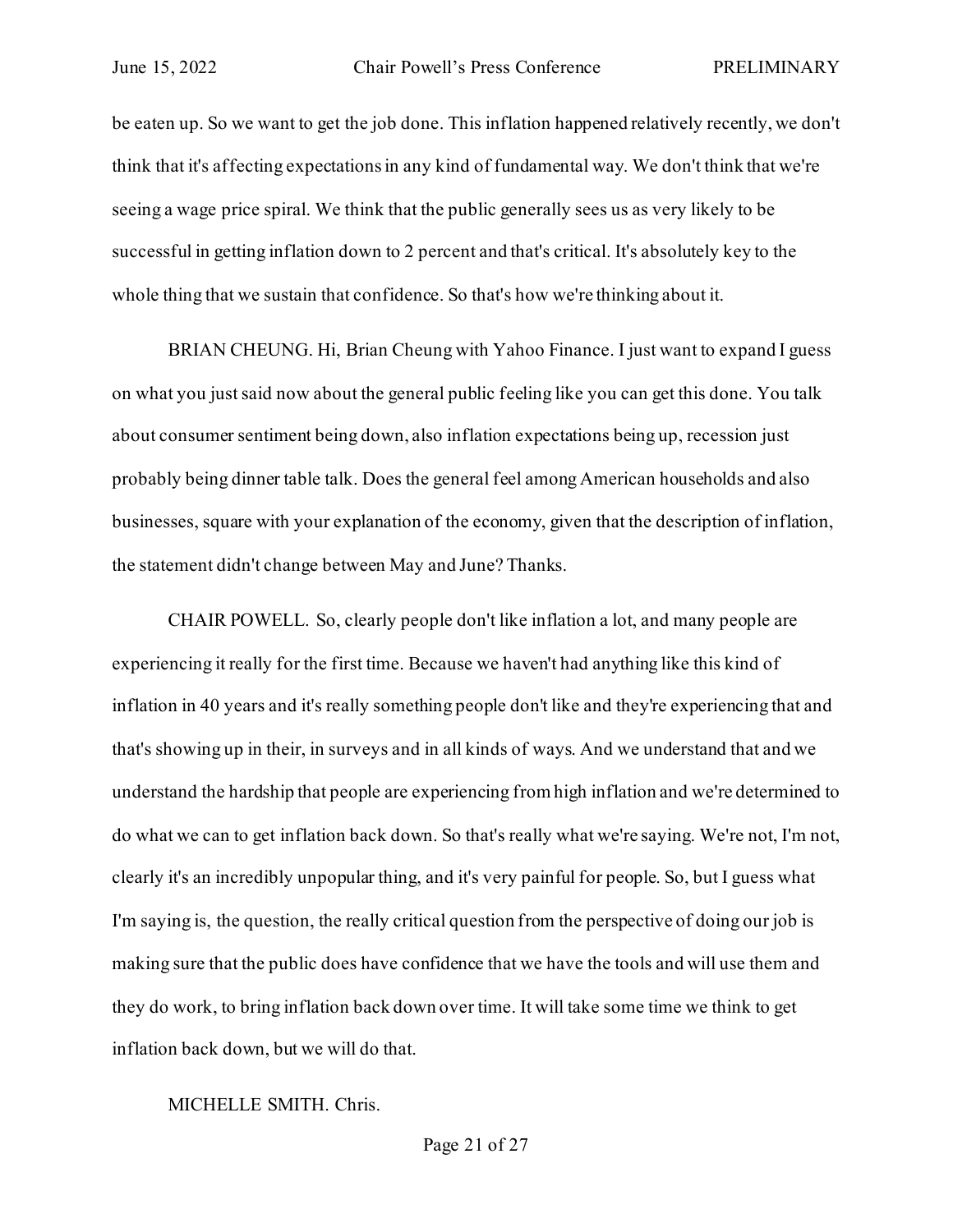CHRISTOPHER RUGABER. Thank you, Chris Rugaber, Associated Press. You have talked about inflation a few times and mentioned oil prices, China lockdowns, but aside from rises in commodity prices such as gas prices, we're also seeing stickier measures of inflation increasing such as the Cleveland Fed's median and trimmed-mean CPIs, I mean how persistent do you see those underlying measures of inflation and how do you expect to, where do you see those going in the near future?

CHAIR POWELL. So as I mentioned I think in my opening statement, the inflation has started, it started off in quite narrow, very directly pandemic related areas and it's spread now broadly across the economy and into the services sector as well, it was really in a good sector at the beginning. And particularly you're seeing in travel now, if you've flown on a plane lately, planes are very full and plane tickets are very expensive, some of that will be passed through of energy prices but it's so you're experiencing services inflation. Shelter inflation is high, so the question, and then you see the Cleveland measure going up, and many other measures are going up, so it's a time when we're not seeing progress and we want to see progress and that's really another part of why we did what we did today and why the SEP looks like it does, is we see it as appropriate to get the policy rate up to restrictive levels, which would be in the thinking of the Committee, somewhere in the range of 3 to 3 and 1/2 percent by yearend, and then after that you see what the rest of the SEP says. So I hope that's responsive to your question.

#### MICHELLE SMITH. Nancy.

NANCY MARSHALL-GENZER. Hi Chair Powell, Nancy Marshall-Genzer with Marketplace. Do you still think a softish landing is possible and how would you define that at this point considering the revised projections for unemployment, GDP, inflation?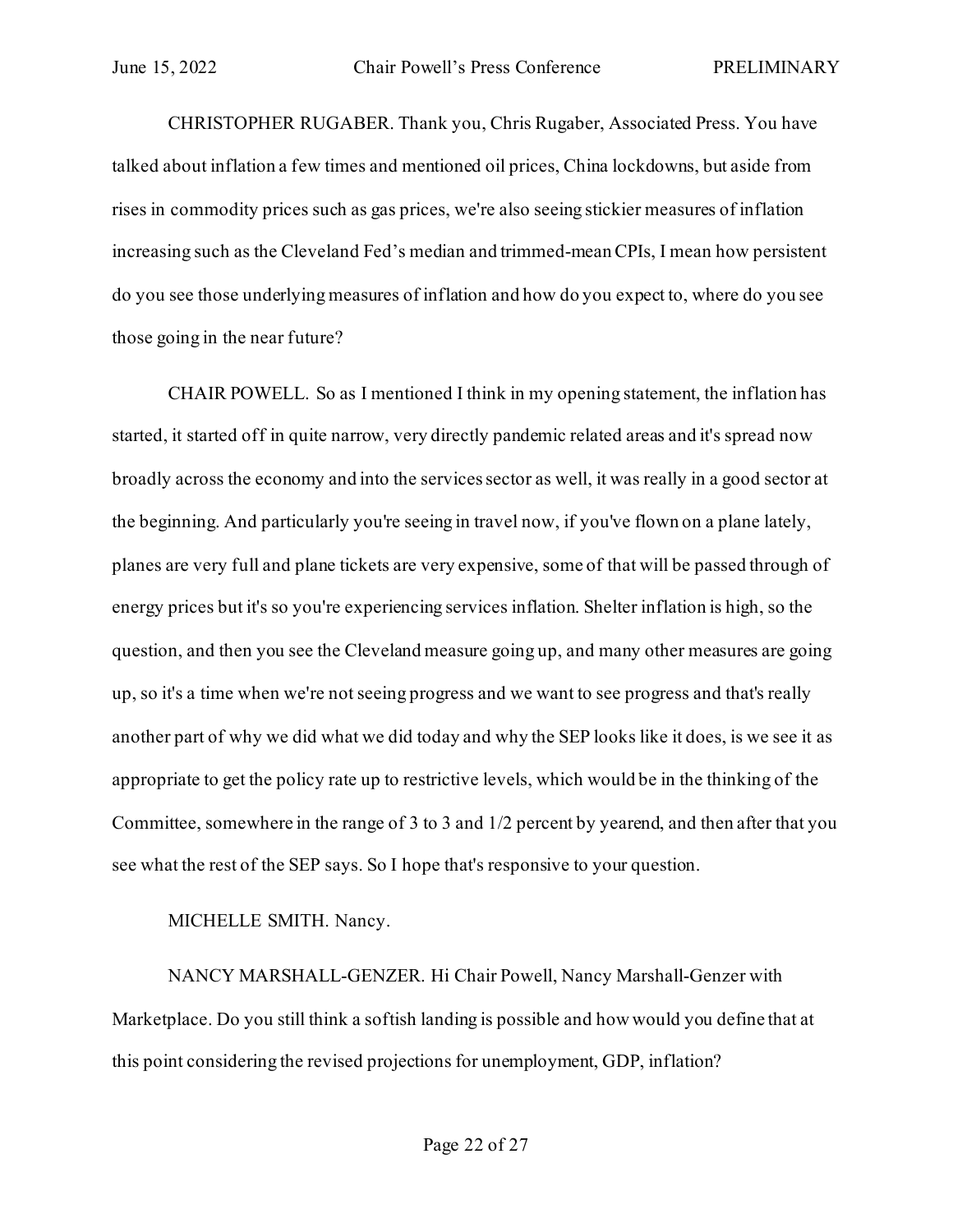CHAIR POWELL. So I think what's in the SEP would certainly meet that test. If you see, you're looking at getting back down to almost a 2 percent inflation by 2024, and the unemployment rate is still as low as 4.1 percent, that would be, I would call that as meeting that test. Do I still think that we can do that? I do, I think there's, I think there's, I don't want to be the handicapper here, I just, that is our objective and I do think it's possible. Like I said though, I think that events of the last few months have raised the degree of difficulty, created great challenges, and again, the answer to the question, can we still do it, there's a much bigger chance now that it'll depend on factors that we don't control, which is fluctuations and spikes in commodity prices could wind up taking that option out of our hands. So we just don't know, but we're focused on, very, very focused on getting inflation back down to 2 percent, which we think is essential for the benefit of the public and also to put us on a path back to a sustainably strong labor market like the one we had before the pandemic.

# MICHELLE SMITH. Greg.

GREG ROBB. Thank you, Greg Robb from MarketWatch. Chair Powell, I was wondering if you could talk a little bit more, economists are worried that you're kind of hitting the economy with a sledgehammer and that now there's even more risk of a recession than a 50/50 path of rates. So could you talk a little bit more about that and what evidence would get you to stop rate hikes and maybe even reverse them?

CHAIR POWELL. Sure, so, as I mentioned, financial conditions have tightened over the last seven months, and that's a good thing, we think. But the Federal Funds Rate, even after this increase is at 1.6 percent. So it's hard to see how that is too high of a rate and even if we did another, so we're going to get here by the end of the summer, somewhere in the twos probably. Still, that's still a low rate. So, that's not a rate that is calculated to bring a recession on. And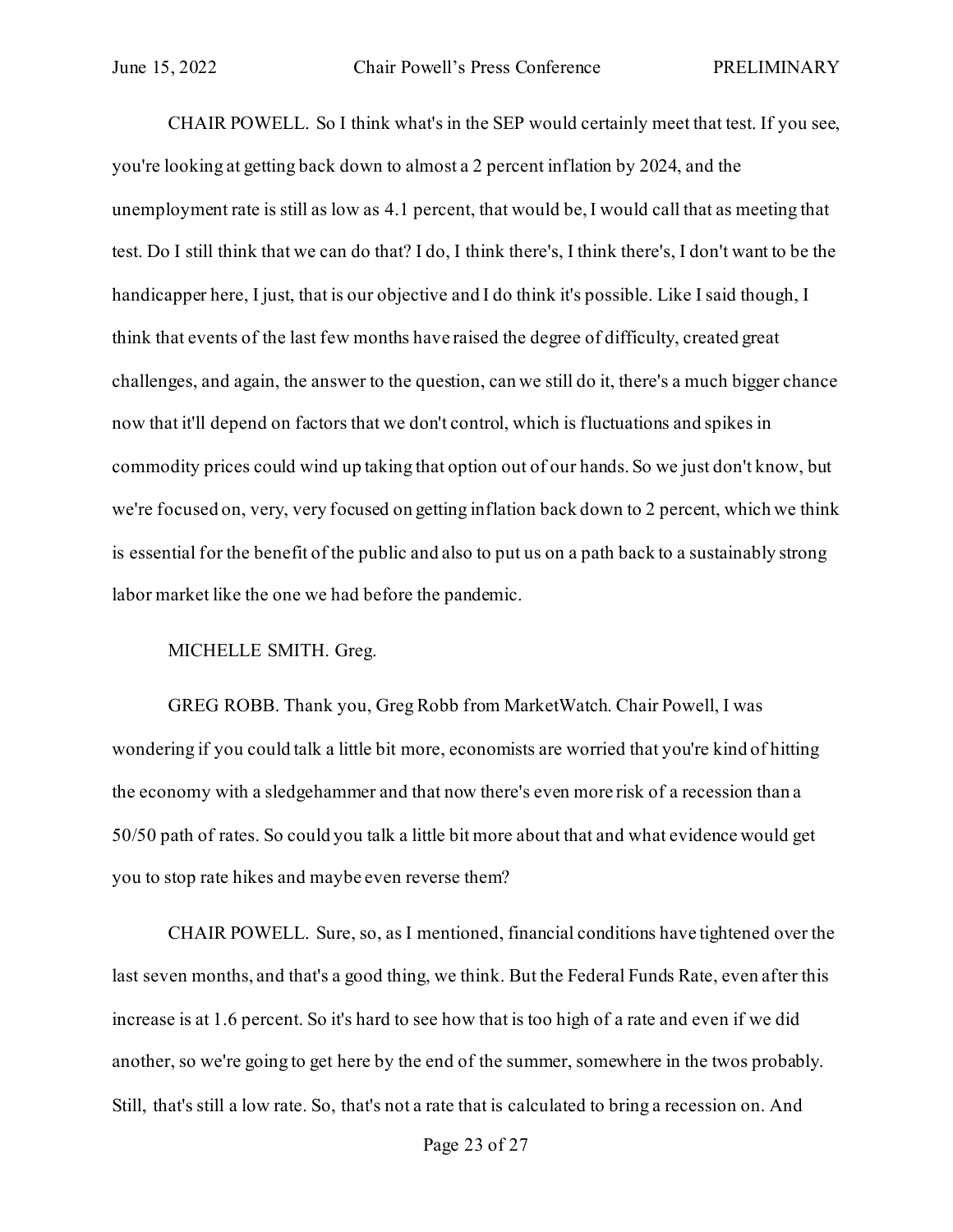we'll, by then we'll have seen a whole lot more data. As I mentioned a couple times, the Committee's views are around a modestly restrictive stance which will be in the 3 to 3 and 1/2 percent range by the end of this year, but that's conditioned on that being the appropriate thing to do. If we see data going in a different direction, it'll be reflected in our policy as you see today. We'll be watching if things go in a direction we don't expect, then we're going to adapt and I would say this is a highly uncertain environment, extraordinarily uncertain environment. So, again, we'll be determined and resolved, but flexible.

MICHELLE SMITH. Okay, Evan.

EVAN RYSER. Evan Ryser, Market News International, thank you Chair Powell. I was wondering if the Fed has initiated a review of the conduct of monetary policy over the last two years or so, given the inflation, and will that be shared with the public? And then secondly, given the illiquidity and the extraordinary volatility in financial markets, are you concerned that QT will make that worse?

CHAIR POWELL. Sorry, what was your question on QT?

EVAN RYSER. Just given the illiquidity and extraordinary volatility in financial markets, whether QT will make things worse.

CHAIR POWELL. So, of course we've been looking very carefully and hard at why inflation picked up so much more than expected last year and why it proved so persistent. We, it's hard to overstate the extent of interest we have in that question, morning, noon, and night. So, but you have to understand the context, for really the context is this; for decades before the pandemic and the reopening, you had a world where inflation was dominated by disinflationary forces such as declining population or aging demographics, let's call it that, globalization enabled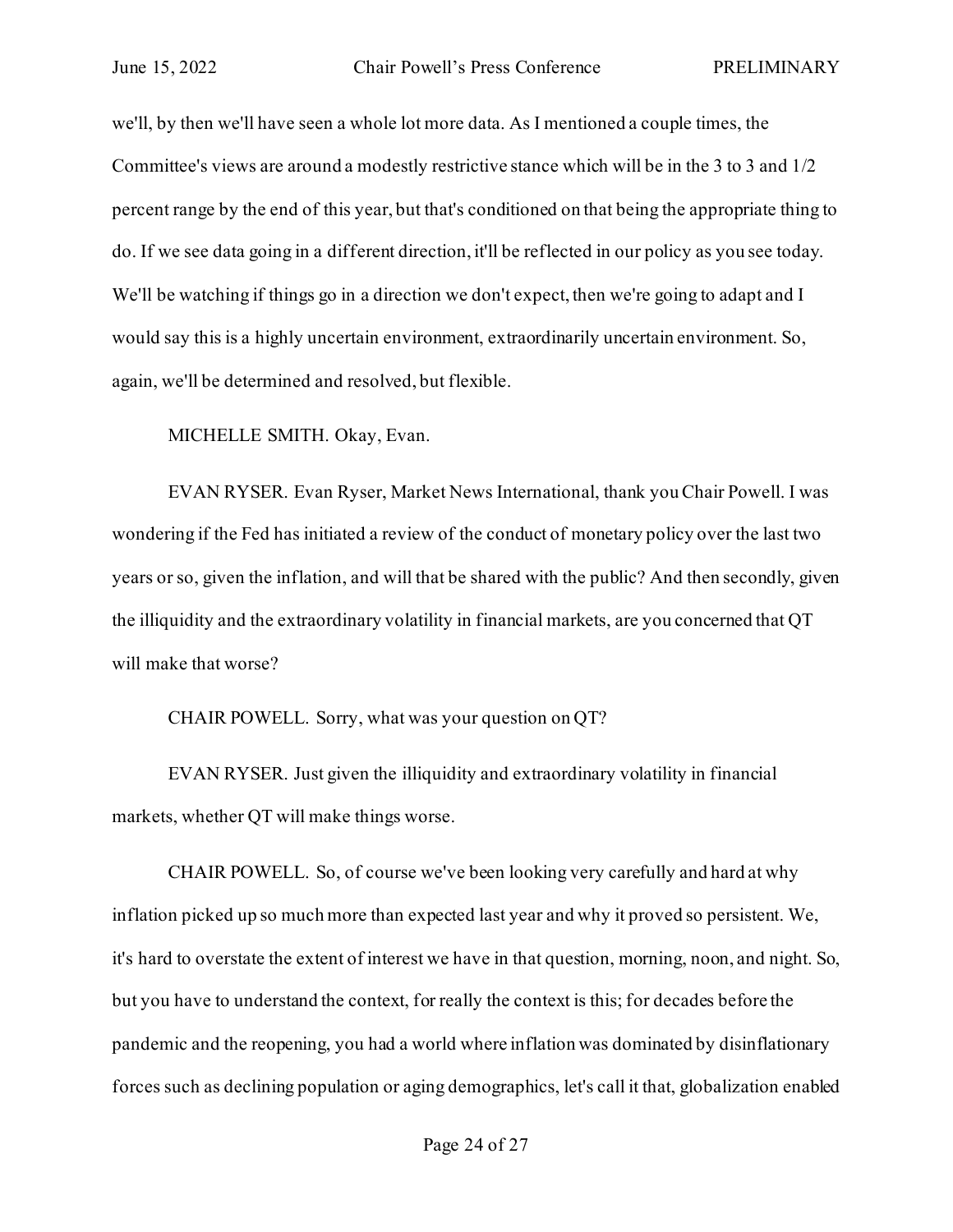by technology, other factors, low productivity. So and that's how all the models work is decades and decades of data, they look at that, it's a very flat Philips curve work and the supply shocks tend to be transient, right? So we have now experienced an extraordinary series of shocks if you think about it. The pandemic, the response, the reopening, inflation, followed by the war in Ukraine, followed by shutdowns in China, the war in Ukraine potentially having effects for years here. So we're aware that a different set of forces are driving the economy, we have been obviously for quite a while. But this is a different, these force are different. Inflation is behaving differently and in our thinking, it really is a question of very strong demand but you couldn't get this kind of inflation without a change on the supply side, which is there for anybody to see, which is these blockages and shortages and people dropping out of the labor force and things like that. So, that's how we're looking at it. And we've done a lot of work internally on and thinking about what all that means. You don't, the thing is you don't know whether those forces are, to what extent are they going to be sustained. In other words, will we go back to a world where it looks a little more like the old world or are we really going to be in a world where major supply shocks go on and on. The history is you see these waves of supply shocks, as you did in the '70s, and then they go away and sort of there's a new normal and things settle down. But honestly, we don't know what that's going to be. In the meantime we have to find price stability in this new world and maximum employment in this new world where clearly inflationary forces are, you're seeing them everywhere. Again, if you look around the world at where inflation levels are, it's absolutely extraordinary. It's not just here. In fact, we're sort of in the middle of the pack, although I think we have of course a different kind of inflation than other people have. And partly because our economy is stronger and more highly recovers. So that's what we're doing, we've done a lot of introspection and work on that and sorry, on QT, we've communicated really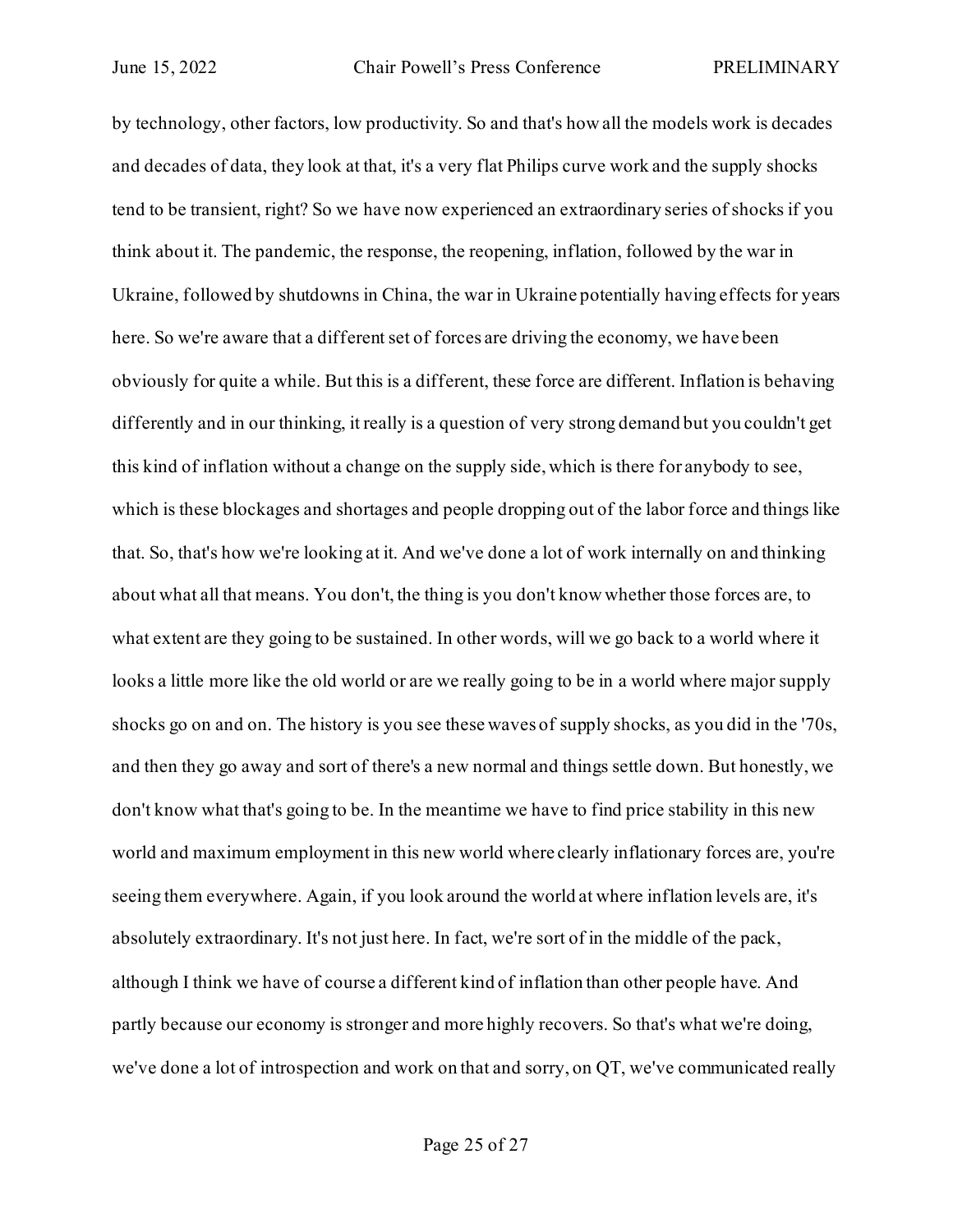clearly to the markets about what we're going to do there. Markets seem to be okay with it. We're phasing in, Treasury issuance is down quite a lot, quite a lot from where it's been, so I have no reason to think, markets are forward looking and they see this coming. I have no reason to think it will lead to illiquidity and problems, it seems to be kind of understood and accepted at this point.

MICHELLE SMITH. Thanks, for the last question we'll go to Mark Hamrick.

MARK HAMRICK. Mr. Chairman, Mark Hamrick with Bankrate. I wonder what your assessment is about the outlook for the housing market, given the years long increase in home prices and now the sharp rise in mortgage rates. And all that of course, given the heightened sensitivity around the housing market given the fact that it was a trigger for the great financial crisis over a decade ago. Thank you.

CHAIR POWELL. Sure. So rates were very low, a good place to start is that rates were very, very low for quite a while because of the pandemic and the need to do everything we could to support the economy when unemployment was 14 percent and the true unemployment rate was well higher than that. So and that was a, rates were low and now they're coming back up to more normal or above levels. So, in the meantime, while rates were low and while demand was really high, obviously demand for housing changed from wanting to live in urban areas to some extent to living in single family homes in the suburbs, famously, and so the demand was just suddenly much higher. And we saw prices moving up very, very strongly for the last couple of years. So that changes now and rates have moved up, we're well-aware that mortgage rates have moved up a lot and you're seeing a changing housing market. We're watching it to see what will happen. How much will it really affect residential investment? Not really sure. How much will it affect housing prices? Not really sure, it's I mean, obviously we're watching that quite carefully.